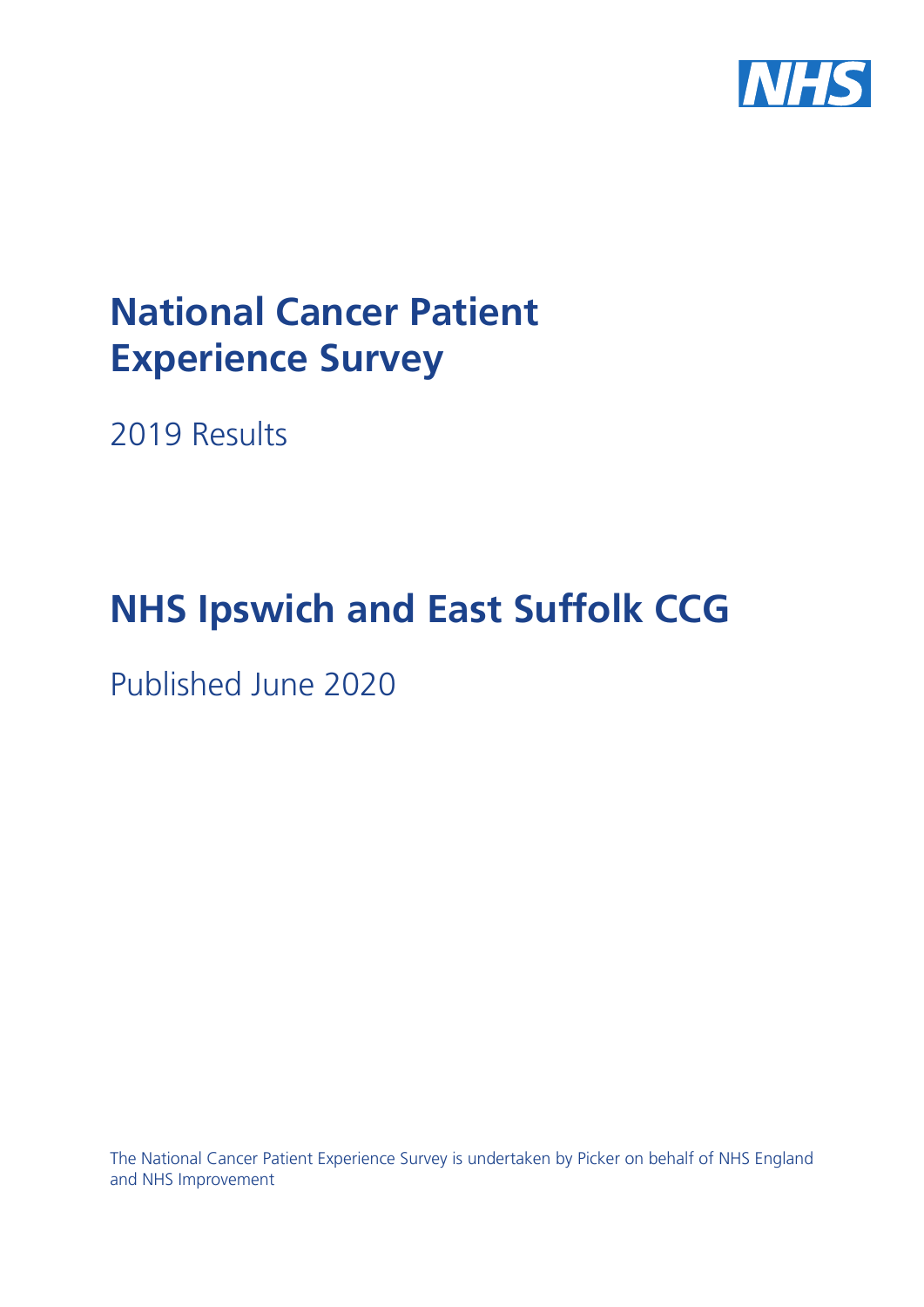# **Executive Summary** Case Mix Adjusted scores

### **Cancer Dashboard Questions**

The following seven questions are included in phase 1 of the Cancer Dashboard developed by Public Health England and NHS England:

Q61. Patient's average rating of care scored from very poor to very good

| $\Omega$ | $\overline{2}$   | 3                                                             | 4 | 5 | 6 | 7 | 8 | $\mathsf{Q}$ | 10                                                                                            |
|----------|------------------|---------------------------------------------------------------|---|---|---|---|---|--------------|-----------------------------------------------------------------------------------------------|
|          |                  |                                                               |   |   |   |   |   | 8.8          |                                                                                               |
|          |                  |                                                               |   |   |   |   |   |              | Q18. Patient definitely involved as much as they wanted in decisions about care and treatment |
|          |                  |                                                               |   |   |   |   |   |              | Q19. Patient given the name of a CNS who would support them through their treatment           |
|          |                  | Q20. Patient found it very or quite easy to contact their CNS |   |   |   |   |   |              |                                                                                               |
|          |                  |                                                               |   |   |   |   |   |              | Q39. Patient always felt they were treated with respect and dignity while in hospital         |
|          | leaving hospital |                                                               |   |   |   |   |   |              | Q41. Hospital staff told patient who to contact if worried about condition or treatment after |
| 57%      | treatment        |                                                               |   |   |   |   |   |              | Q55. General practice staff definitely did everything they could to support patient during    |

### **Questions Outside Expected Range**

|                                                                                                           |            | Case Mix Adjusted Scores   |                            |                   |
|-----------------------------------------------------------------------------------------------------------|------------|----------------------------|----------------------------|-------------------|
|                                                                                                           | 2019 Score | Lower<br>Expected<br>Range | Upper<br>Expected<br>Range | National<br>Score |
| $\sqrt{Q}$ 219. Patient given the name of a CNS who would support them through their treatment            | 98%        | 89%                        | 95%                        | 92%               |
| Q22. Hospital staff gave information about support or self-help groups for people with<br>cancer          | 94%        | 84%                        | 92%                        | 88%               |
| Q24. Hospital staff gave information on getting financial help or possible benefits                       | 75%        | 55%                        | 70%                        | 63%               |
| Q40. Patient given clear written information about what should or should not do after<br>leaving hospital | 95%        | 80%                        | 92%                        | 86%               |
| Q59. Patient felt length of time for attending clinics and appointments for cancer was about<br>right     | 77%        | 62%                        | 76%                        | 69%               |

|                                                                            |            | Case Mix Adjusted Scores   |                            |                   |
|----------------------------------------------------------------------------|------------|----------------------------|----------------------------|-------------------|
|                                                                            | 2019 Score | Lower<br>Expected<br>Range | Upper<br>Expected<br>Range | National<br>Score |
| Q7. Test results explained in completely understandable way                | 75%        | 75%                        | 85%                        | 80%               |
| 033. Patient had confidence and trust in all the ward nurses treating them | 67%        | 67%                        | 81%                        | 74%               |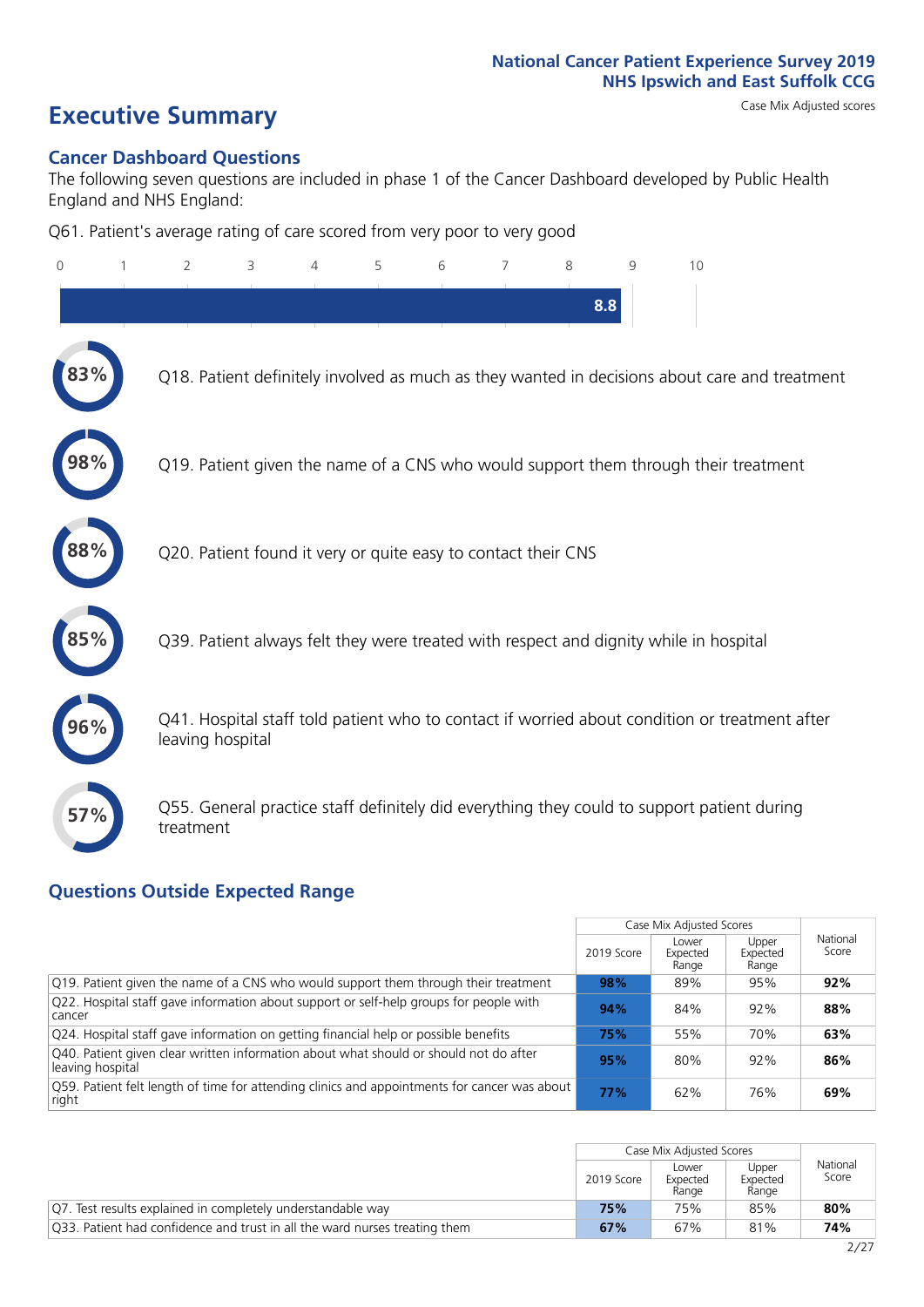### **Introduction**

The National Cancer Patient Experience Survey 2019 is the ninth iteration of the survey first undertaken in 2010. It has been designed to monitor national progress on cancer care; to provide information to drive local quality improvements; to assist commissioners and providers of cancer care; and to inform the work of the various charities and stakeholder groups supporting cancer patients.

The survey was overseen by a national Cancer Patient Experience Advisory Group. This Advisory Group set the principles and objectives of the survey programme and guided questionnaire development. The survey was commissioned and managed by NHS England. The survey provider, Picker, is responsible for designing, running and analysing the survey.

The 2019 survey involved 143 NHS Trusts. Out of 111,366 people, 67,858 people responded to the survey, yielding a response rate of 61%.

### **Methodology**

### **Eligibility, eldwork and survey methods**

The sample for the survey included all adult (aged 16 and over) NHS patients, with a confirmed primary diagnosis of cancer, discharged from an NHS Trust after an inpatient episode or day case attendance for cancer related treatment in the months of April, May and June 2019. The fieldwork for the survey was undertaken between December 2019 and March 2020.

As in the previous four years, the survey used a mixed mode methodology. Questionnaires were sent by post, with two reminders where necessary, but also included an option to complete the questionnaire online. A Freephone helpline and email was available for respondents to opt out, ask questions about the survey, enable them to complete their questionnaire over the phone and provide access to a translation and interpreting facility for those whose first language was not English.

### **Case-mix adjustment**

Both unadjusted and adjusted scores are presented in this report. Case-mix adjusted scores allows us to account for the impact that differing patient populations might have on results. By using the case-mix adjusted estimates we can obtain a greater understanding of how a CCG is performing given their patient population. The factors taken into account in this case-mix adjustment are gender, age, ethnic group, deprivation, and tumour group.

### **Scoring methodology**

Fifty-two questions from the questionnaire are scored as these questions relate directly to patient experience. For all but one question (Q61), scores are presented as the percentage of positive responses out of all scored responses. For Q61, respondents rate their overall care on a scale of 0 to 10, of which the average was calculated for this question's presented score. The percentages in this report have been rounded to the nearest percentage point. Therefore, in some cases the figures do not appear to add up to 100%.

### **Statistical significance**

In the reporting of 2019 results, appropriate statistical tests have been undertaken to identify unadjusted scores for which the change over time is 'statistically significant'. Thirty-seven scored questions in 2019 have been compared with those of 2018 and a statistically significant change between the two years has been reported where identified.

For the scored questions that are comparable beyond 2018, statistically significant change over the five years has also been reported where identified. A statistically significant difference means that the change in the result is very unlikely to have occurred by sampling variation.

### **Suppression**

### **Question-level suppression**

For scores where the base size per question is  $<$ 21, the score will be suppressed and replaced with an asterisk (\*). The base size will include neutral response options.

### **Double suppression**

If any group within a particular sub-group breakdown (such as the tumour group breakdown) has <21 responses, then the figure for this particular group is suppressed and replaced with an asterisk (\*). If there is only one group within the sub-group breakdown that has <21 respondents, and is therefore suppressed, the group with the next lowest number of respondents is also supressed and replaced with an asterisk (\*) (regardless if it is greater than or less than 21).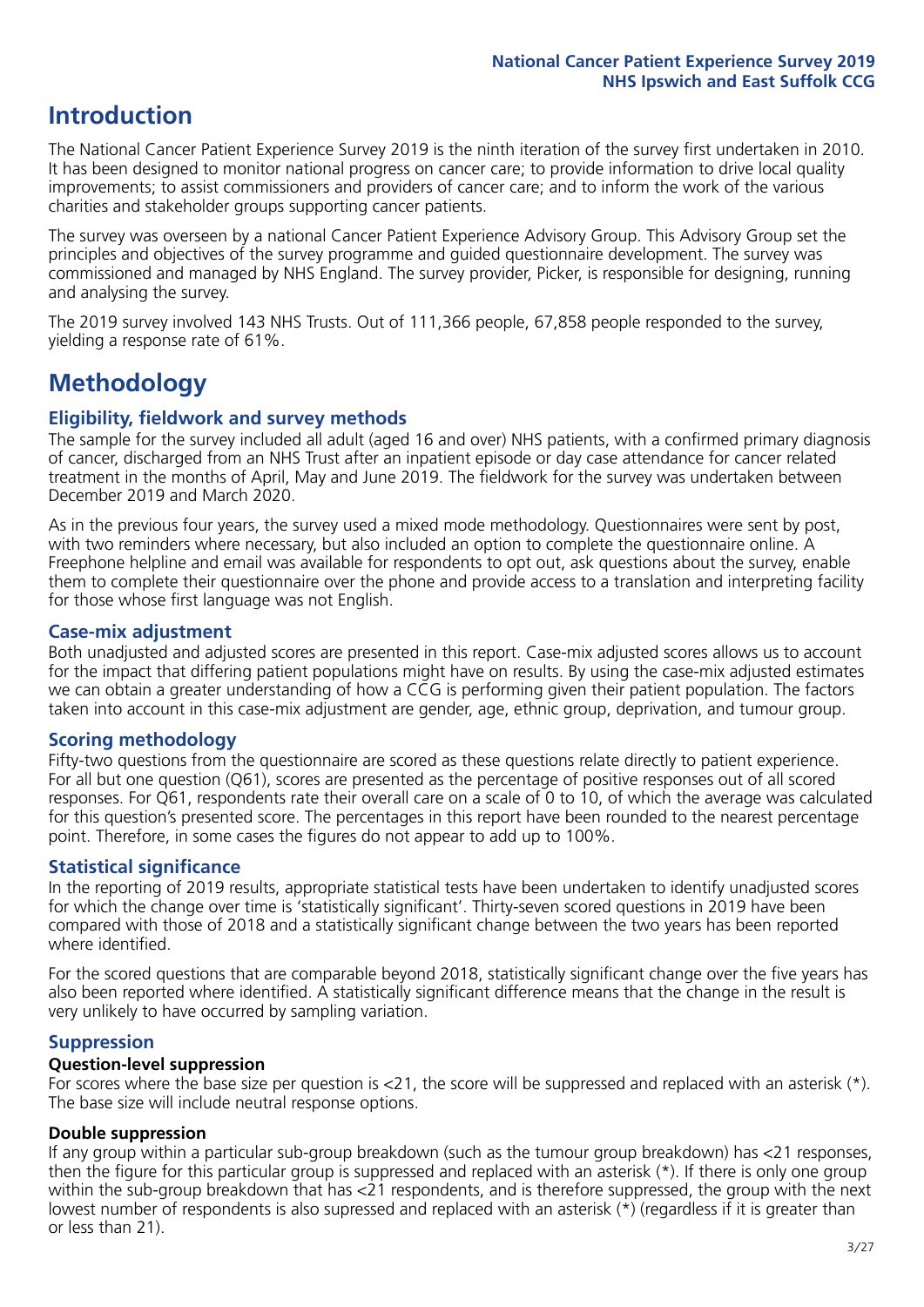### **Understanding the results**

This report shows how this CCG scored for each question in the survey, compared with national results and previous year's results. It is aimed at helping individual CCGs to understand their performance and identify areas for local improvement. Below is a description of the type of results presented within this report and how to understand them.

### **Expected range charts**

The expected range charts in this report show a bar with the lowest and highest score received for each question nationally. Within this bar, an expected range is given (in grey) and a black diamond represents the actual score for this CCG.

CCGs whose score is above the upper limit of the expected range (in the dark blue) are positive outliers, with a score statistically significantly higher than the national mean. This indicates that the CCG performs better than what CCGs of the same size and demographics are expected to perform. The opposite is true if the score is below the lower limit of the expected range (in the light blue); these are negative outliers. For scores within the expected range (in the grey), the score is what we would expect given the CCG's size and demographics.

### **Comparability tables**

The comparability tables show the 2018 and 2019 unadjusted scores for this CCG for each scored question. If there is a significant change from 2018 and 2019 or overall from 2015 to 2019, an arrow will be presented for the direction of change. The adjusted 2019 score will also be presented for each scored question along with the lower and upper expected range and national score. Scores above the upper limit of the expected range will be highlighted dark blue, scores below the lower limit of the expected range will be highlighted light blue, and scores within the lower and upper limit of the expected ranges will be highlighted grey.

### **Tumour type tables**

The tumour type tables show the unadjusted scores for each scored question for each of the 13 tumour groups. The national score for that tumour group is also shown. Unadjusted scores for the same tumour type across different CCGs may not be comparable, as they do not account for the impact that differing patient populations might have on results. Central nervous system is abbreviated as 'CNS' and lower gastrointestinal tract is abbreviated as 'LGT' throughout this report.

### **Year on year charts**

The year on year charts show five columns representing the unadjusted scores of the last five years (2015, 2016, 2017, 2018 and 2019) for each scored question.

#### **Notes on specific questions**

Following the development phase of the 2019 survey, several changes were made to the questionnaire. Six scored questions were amended (Q5, Q18, Q30, Q35, Q56 and Q60) and one non-scored question (Q29) was amended that impacted the comparability of questions Q30 to Q41. Of all questions changed or impacted by change, only Q60 is presented with historical comparisons; though the results should be interpreted with caution.

### **Unadjusted data and case-mix adjusted data**

Unadjusted data should be used to see the actual responses from patients relating to the CCG. Case-mix adjusted data, together with expected ranges, should be used to understand whether the results are significantly higher or lower than national results taking account of the patient mix.

### **Further information**

This research was carried out in accordance with the international standard for organisations conducting social research (accreditation to ISO20252:2012; certificate number GB08/74322). The 2019 survey data has been produced and published in line with the Code of Practice for Official Statistics.

For more information on the methodology, please see the Technical Document. It can be viewed along with the 2019 questionnaire and survey quidance on the website at [www.ncpes.co.uk](https://www.ncpes.co.uk/supporting-documents). For all other outputs at National, Trust, CCG and Cancer Alliance level, please see the PDF reports, Excel tables and dashboards at [www.ncpes.co.uk.](https://www.ncpes.co.uk/current-results)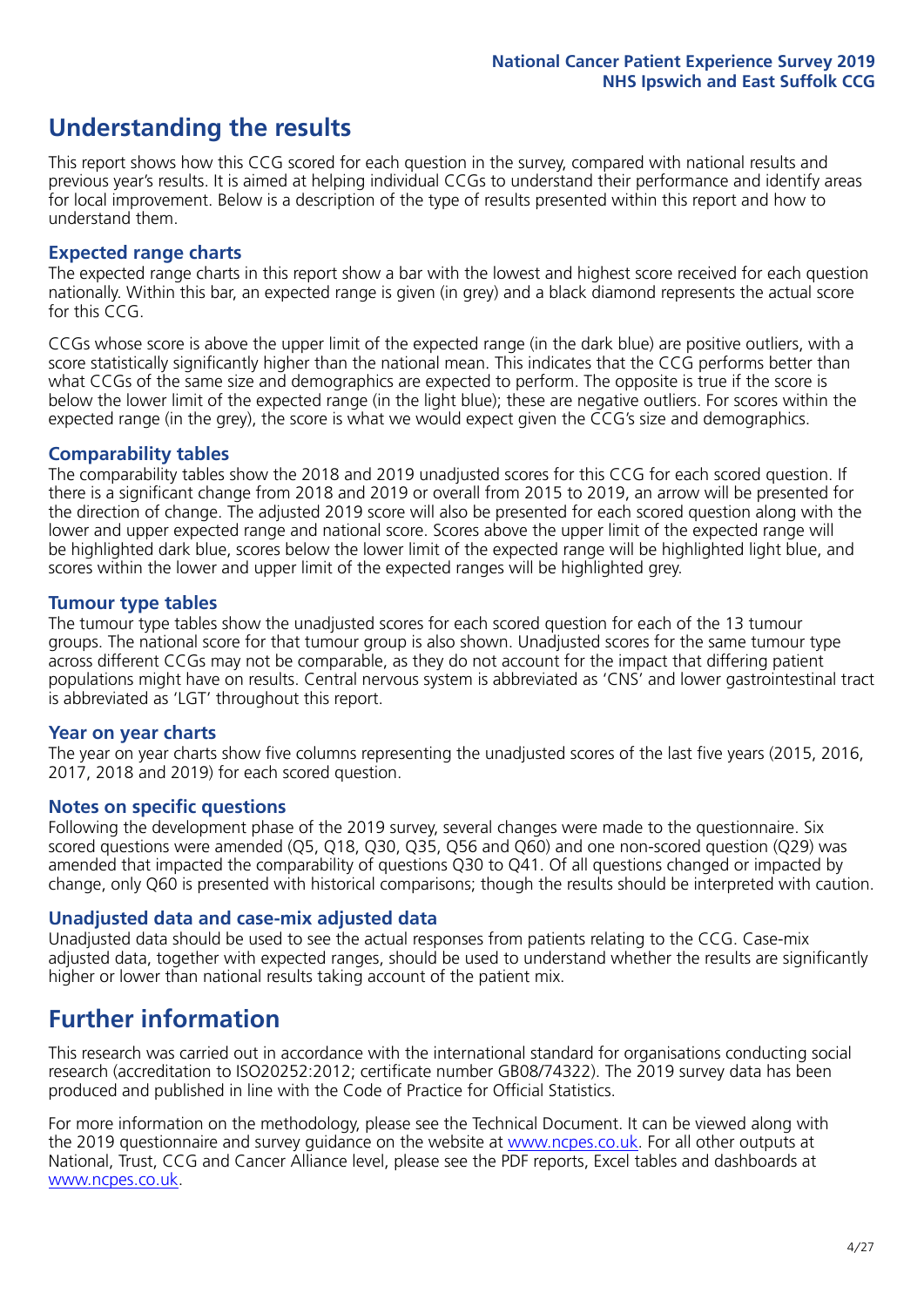### **Response Rate**

### **Overall Response Rate**

341 patients responded out of a total of 506 patients, resulting in a response rate of 67%.

|          | Sample Size | Adjusted<br>Sample | Completed | Response Rate |
|----------|-------------|--------------------|-----------|---------------|
| CCG      | 546         | 506                | 341       | 67%           |
| National | 119,855     | 111,366            | 67,858    | 61%           |

### **Respondents by Survey Type**

|                            | Number of<br>Respondents |
|----------------------------|--------------------------|
| Online                     | 33                       |
| Paper                      | 308                      |
| Phone                      | $\left( \right)$         |
| <b>Translation Service</b> |                          |

### **Respondents by Tumour Group**

|                      | Number of<br>Respondents |
|----------------------|--------------------------|
| <b>Brain / CNS</b>   | $\mathcal{P}$            |
| <b>Breast</b>        | 70                       |
| Colorectal / LGT     | 22                       |
| Gynaecological       | 7                        |
| Haematological       | 68                       |
| <b>Head and Neck</b> | 5                        |
| Lung                 | 21                       |
| Prostate             | 22                       |
| Sarcoma              | 3                        |
| Skin                 | 14                       |
| <b>Upper Gastro</b>  | 17                       |
| Urological           | 17                       |
| Other                | 73                       |

### **Respondents by Age and Gender**

Respondents year of birth has been used to determine age. This information has been amalgamated into 8 age bands. The age and gender distribution for the CCG was as follows:

|        | Age 16-24 | Age 25-34 | Age 35-44 | Age 45-54 | Age 55-64 | Age 65-74 | Age 75-84 | Age 85+ | Total |
|--------|-----------|-----------|-----------|-----------|-----------|-----------|-----------|---------|-------|
| Male   |           |           |           |           | 35        | 68        | 48        |         | 162   |
| Female |           |           | ୪         | 16        | 47        | 62        | 38        |         | 179   |
| Total  |           |           | 10        | 19        | 82        | 130       | 86        |         | 341   |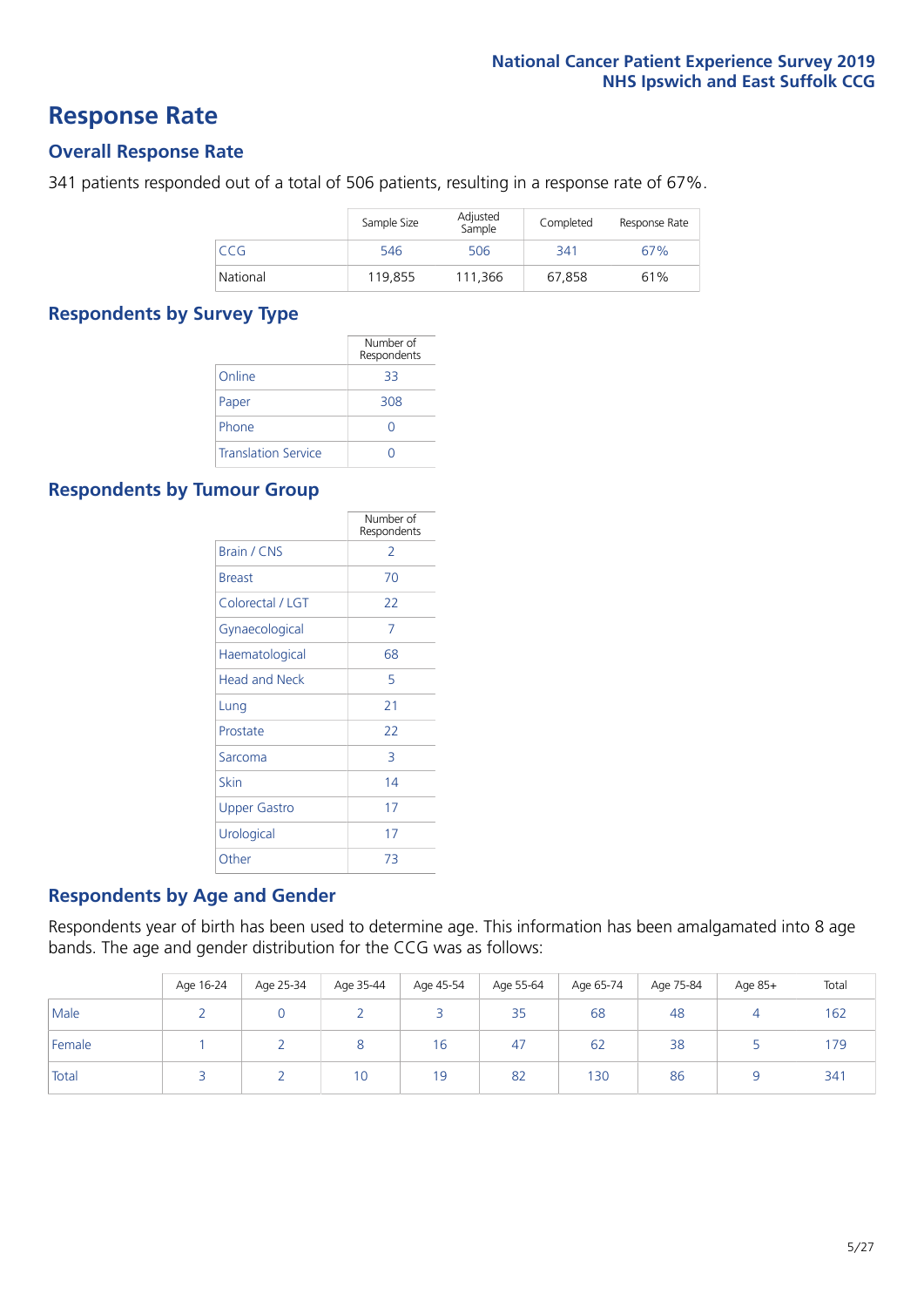# **Expected Range Charts**

| Lower Expected Range<br>Average                                                                         |       |     | Upper Expected Range |     |     |     |     |     | Case Mix Adjusted Score |     |          |
|---------------------------------------------------------------------------------------------------------|-------|-----|----------------------|-----|-----|-----|-----|-----|-------------------------|-----|----------|
| <b>SEEING YOUR GP</b>                                                                                   | 0%    | 10% | 20%                  | 30% | 40% | 50% | 60% | 70% | 80%                     |     | 90% 100% |
| Q1. Saw GP once or twice before being told they needed to go to<br>hospital                             |       |     |                      |     |     |     |     |     | 83%                     |     |          |
| Q2. Patient thought they were seen as soon as necessary                                                 |       |     |                      |     |     |     |     |     |                         | 87% |          |
| <b>DIAGNOSTIC TESTS</b>                                                                                 | $0\%$ | 10% | 20%                  | 30% | 40% | 50% | 60% | 70% | 80%                     |     | 90% 100% |
| Q5. Received all the information needed about the test                                                  |       |     |                      |     |     |     |     |     |                         | 94% |          |
| Q6. The length of time waiting for the test to be done was about<br>right                               |       |     |                      |     |     |     |     |     |                         | 89% |          |
| Q7. Test results explained in completely understandable way                                             |       |     |                      |     |     |     |     | 75% |                         |     |          |
| <b>FINDING OUT WHAT WAS WRONG WITH YOU</b>                                                              | $0\%$ | 10% | 20%                  | 30% | 40% | 50% | 60% | 70% | 80%                     |     | 90% 100% |
| Q10. Patient told they could bring a family member or friend when<br>first told they had cancer         |       |     |                      |     |     |     |     | 71% |                         |     |          |
| Q11. Patient felt they were told sensitively that they had cancer                                       |       |     |                      |     |     |     |     |     | 82%                     |     |          |
| Q12. Patient completely understood the explanation of what was<br>wrong                                 |       |     |                      |     |     |     |     | 71% |                         |     |          |
| Q13. Patient given easy to understand written information about<br>the type of cancer they had          |       |     |                      |     |     |     |     | 74% |                         |     |          |
| <b>DECIDING THE BEST TREATMENT FOR YOU</b>                                                              | $0\%$ | 10% | 20%                  | 30% | 40% | 50% | 60% | 70% | 80%                     |     | 90% 100% |
| Q14. Patient felt that treatment options were completely explained                                      |       |     |                      |     |     |     |     |     | 81%                     |     |          |
| Q15. Patient felt possible side effects were definitely explained in<br>an understandable way           |       |     |                      |     |     |     |     | 72% |                         |     |          |
| Q16. Patient definitely given practical advice and support in dealing<br>with side effects of treatment |       |     |                      |     |     |     |     | 66% |                         |     |          |
| Q17. Patient definitely told about side effects that could affect<br>them in the future                 |       |     |                      |     |     |     | 55% |     |                         |     |          |
| Q18. Patient definitely involved as much as they wanted in<br>decisions about care and treatment        |       |     |                      |     |     |     |     |     | 83%                     |     |          |
| <b>CLINICAL NURSE SPECIALIST (CNS)</b>                                                                  | $0\%$ | 10% | 20%                  | 30% | 40% | 50% | 60% | 70% | 80%                     | 90% | 100%     |
| Q19. Patient given the name of a CNS who would support them<br>through their treatment                  |       |     |                      |     |     |     |     |     |                         |     | 98%<br>ぐ |
| Q20. Patient found it very or quite easy to contact their CNS                                           |       |     |                      |     |     |     |     |     |                         | 88% |          |
| Q21. Patient got understandable answers to important questions<br>all or most of the time               |       |     |                      |     |     |     |     |     |                         | 91% |          |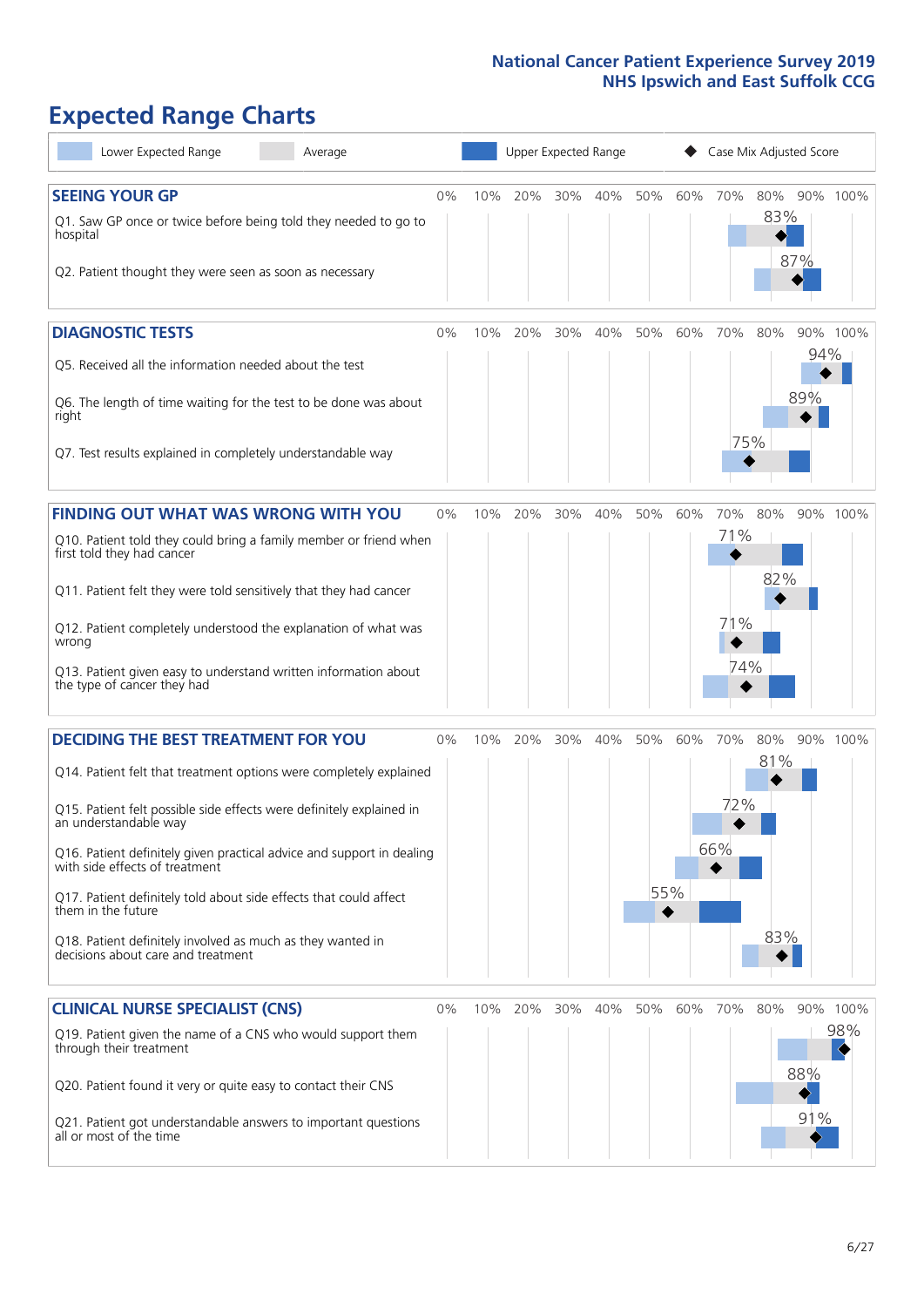# **Expected Range Charts**

| Lower Expected Range<br>Average                                                                                                                                                                                                                                                                                                                                                                                                                                                                                                                                                                                                                                                                                                                                                                                                                                                                                                                                                                                                                                                                                                                                                   |    |     | <b>Upper Expected Range</b> |     |     |            |            |                   |                                        | Case Mix Adjusted Score       |     |
|-----------------------------------------------------------------------------------------------------------------------------------------------------------------------------------------------------------------------------------------------------------------------------------------------------------------------------------------------------------------------------------------------------------------------------------------------------------------------------------------------------------------------------------------------------------------------------------------------------------------------------------------------------------------------------------------------------------------------------------------------------------------------------------------------------------------------------------------------------------------------------------------------------------------------------------------------------------------------------------------------------------------------------------------------------------------------------------------------------------------------------------------------------------------------------------|----|-----|-----------------------------|-----|-----|------------|------------|-------------------|----------------------------------------|-------------------------------|-----|
| <b>SUPPORT FOR PEOPLE WITH CANCER</b><br>Q22. Hospital staff gave information about support or self-help<br>groups for people with cancer<br>Q23. Hospital staff discussed or gave information about the impact<br>cancer could have on day to day activities<br>Q24. Hospital staff gave information on getting financial help or<br>possible benefits<br>Q25. Hospital staff told patient they could get free prescriptions                                                                                                                                                                                                                                                                                                                                                                                                                                                                                                                                                                                                                                                                                                                                                     | 0% | 10% | 20%                         | 30% | 40% | 50%        | 60%        | 70%<br>75%<br>♦   | 80%                                    | 90% 100%<br>94%<br>88%<br>85% |     |
| <b>OPERATIONS</b><br>Q27. Beforehand, patient had all the information needed about the<br>operation<br>Q28. Afterwards, staff completely explained how operation had<br>gone in understandable way                                                                                                                                                                                                                                                                                                                                                                                                                                                                                                                                                                                                                                                                                                                                                                                                                                                                                                                                                                                | 0% | 10% | 20%                         | 30% | 40% | 50%        | 60%        | 70%               | 80%<br>80%                             | 90% 100%                      | 97% |
| <b>HOSPITAL CARE AS AN INPATIENT</b><br>Q30. Hospital staff didn't talk in front of patient as if patient wasn't<br>there<br>Q31. Patient had confidence and trust in all doctors treating them<br>Q32. Patient's family or someone close definitely felt able to talk to<br>a doctor<br>Q33. Patient had confidence and trust in all the ward nurses<br>treating them<br>Q34. Patient thought there were always or nearly always enough<br>nurses on duty to care for them<br>Q35. All hospital staff asked patient what name they prefer to be<br>called by<br>Q36. Patient always given enough privacy when discussing<br>condition or treatment<br>Q37. Patient definitely found hospital staff to discuss worries or<br>fears during their inpatient visit<br>Q38. Hospital staff definitely did everything they could to help<br>control pain<br>Q39. Patient always felt they were treated with respect and dignity<br>while in hospital<br>Q40. Patient given clear written information about what should or<br>should not do after leaving hospital<br>Q41. Hospital staff told patient who to contact if worried about<br>condition or treatment after leaving hospital | 0% | 10% | 20%                         | 30% | 40% | 50%<br>52% | 60%<br>60% | 70%<br>65%<br>67% | 80%<br>80%<br>81%<br>75%<br>80%<br>79% | 90% 100%<br>85%<br>95%<br>96% |     |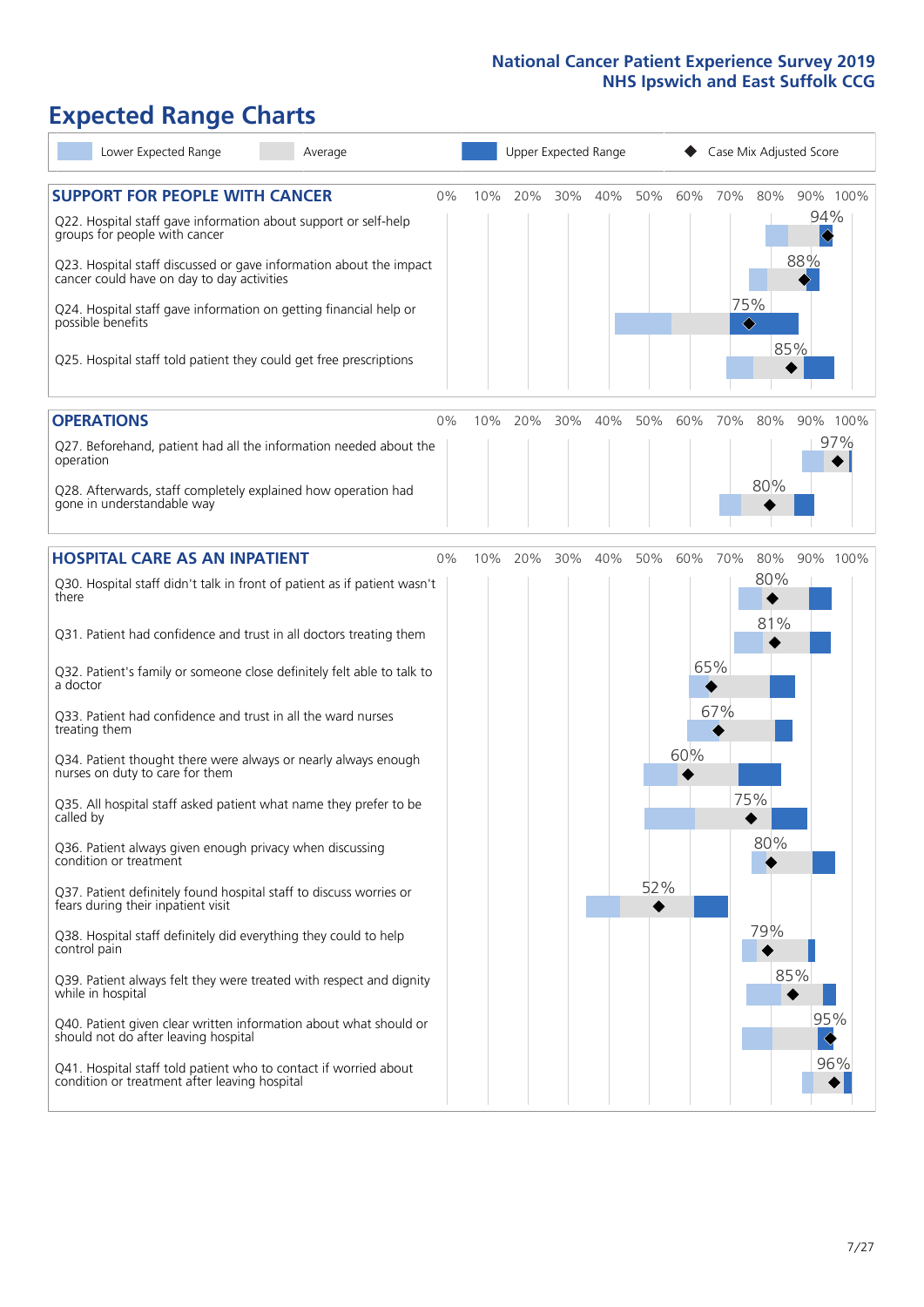### **Expected Range Charts**

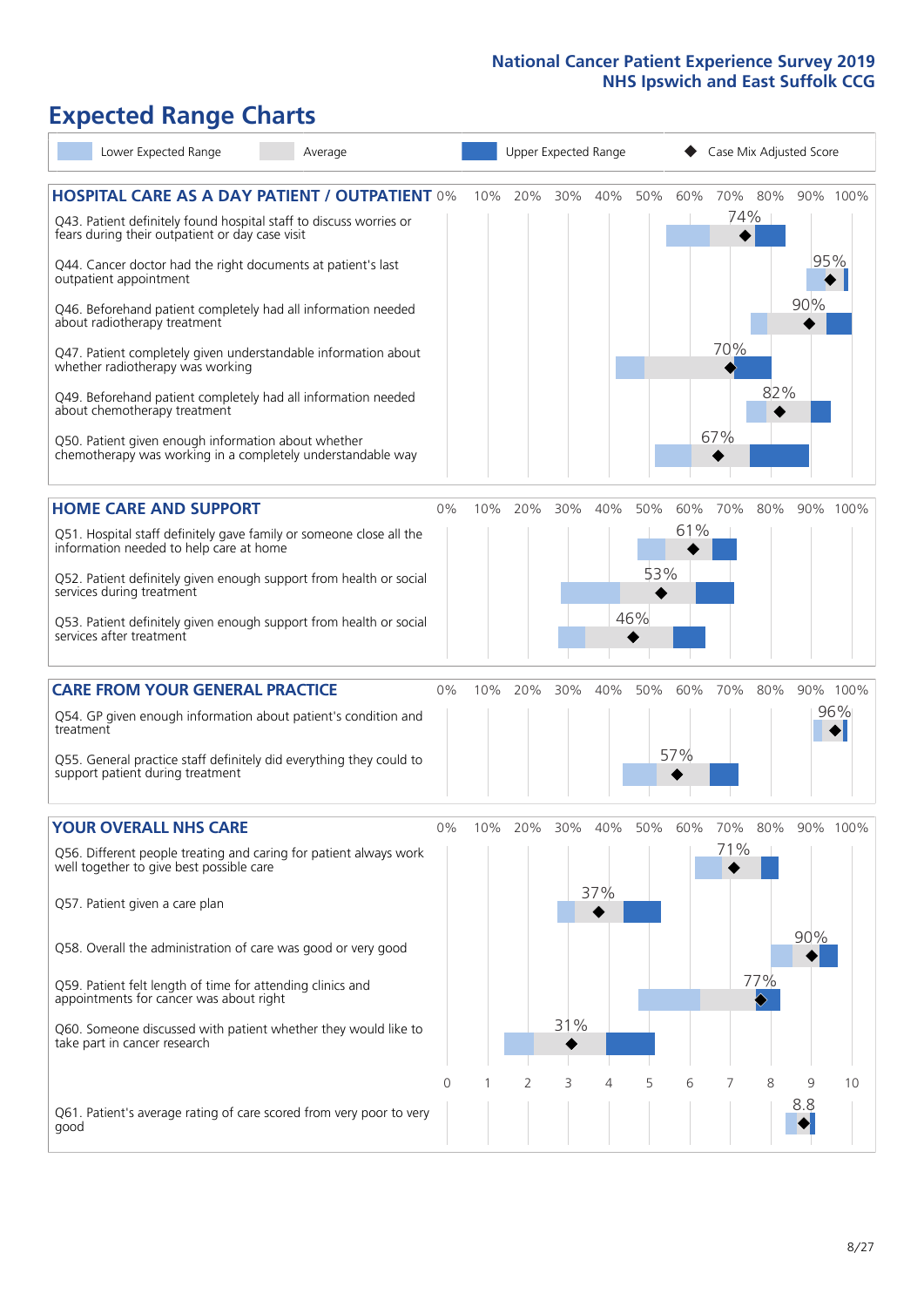### **Comparability Tables**

\* Indicates where a score has been suppressed because there are less than 21 responses.

\*\* No score available for 2018.

 $\triangle$  or  $\nabla$ 

Change 2018-2019: Indicates where 2019 score is significantly higher or lower than 2018 score Change Overall: Indicates significant change overall (2015, 2016, 2017, 2018 and 2019).

Adjusted Score below Lower Expected Range Adjusted Score between Upper and Lower Expected Ranges Adjusted Score above Upper Expected Range

|                                                                             |           | Unadjusted Scores | Case Mix Adjusted Scores |               |                                             |         |               |                |                                            |                   |
|-----------------------------------------------------------------------------|-----------|-------------------|--------------------------|---------------|---------------------------------------------|---------|---------------|----------------|--------------------------------------------|-------------------|
|                                                                             | 2018<br>n | 2018<br>Score     | 2019<br>n                | 2019<br>Score | $\sqrt{Change} Change $<br>$2018 -$<br>2019 | Overall | 2019<br>Score | Lower<br>Range | Upper<br><b>Expected Expected</b><br>Range | National<br>Score |
| <b>SEEING YOUR GP</b>                                                       |           |                   |                          |               |                                             |         |               |                |                                            |                   |
| Q1. Saw GP once or twice before being told they needed to go<br>to hospital | 465       | 79%               | 256                      | 82%           |                                             |         | 83%           | 74%            | 84%                                        | 79%               |
| Q2. Patient thought they were seen as soon as necessary                     | 612       | 86%               | 326                      | 86%           |                                             |         | 87%           | 80%            | 88%                                        | 84%               |
| <b>DIAGNOSTIC TESTS</b>                                                     |           |                   |                          |               |                                             |         |               |                |                                            |                   |

| O5. Received all the information needed about the test                    | $**$ | **  | 774 | 94% |  | 94% | 92% | 98% | 95% |
|---------------------------------------------------------------------------|------|-----|-----|-----|--|-----|-----|-----|-----|
| Q6. The length of time waiting for the test to be done was<br>about right | 529  | 87% | 280 | 89% |  | 89% | 84% | 92% | 88% |
| Q7. Test results explained in completely understandable way               | 530  | 80% | 283 | 75% |  | 75% | 75% | 85% | 80% |

| <b>FINDING OUT WHAT WAS WRONG WITH YOU</b>                                                      |     |     |     |     |            |     |     |     |
|-------------------------------------------------------------------------------------------------|-----|-----|-----|-----|------------|-----|-----|-----|
| Q10. Patient told they could bring a family member or friend<br>when first told they had cancer | 562 | 72% | 309 | 71% | 71%        | 71% | 83% | 77% |
| Q11. Patient felt they were told sensitively that they had cancer                               | 620 | 83% | 340 | 82% | 82%        | 82% | 89% | 86% |
| Q12. Patient completely understood the explanation of what<br>was wrong                         | 630 | 73% | 337 | 71% | <b>71%</b> | 69% | 78% | 73% |
| Q13. Patient given easy to understand written information<br>about the type of cancer they had  | 540 | 72% | 290 | 73% | 74%        | 69% | 79% | 74% |

| <b>DECIDING THE BEST TREATMENT FOR YOU</b>                                                              |      |     |     |     |  |     |     |     |     |
|---------------------------------------------------------------------------------------------------------|------|-----|-----|-----|--|-----|-----|-----|-----|
| Q14. Patient felt that treatment options were completely<br>explained                                   | 558  | 81% | 293 | 81% |  | 81% | 79% | 88% | 83% |
| Q15. Patient felt possible side effects were definitely explained<br>in an understandable way           | 603  | 73% | 329 | 71% |  | 72% | 68% | 78% | 73% |
| Q16. Patient definitely given practical advice and support in<br>dealing with side effects of treatment | 601  | 68% | 333 | 66% |  | 66% | 62% | 72% | 67% |
| Q17. Patient definitely told about side effects that could affect<br>them in the future                 | 558  | 51% | 313 | 53% |  | 55% | 51% | 62% | 57% |
| Q18. Patient definitely involved as much as they wanted in<br>decisions about care and treatment        | $**$ | **  | 335 | 83% |  | 83% | 77% | 85% | 81% |

| <b>CLINICAL NURSE SPECIALIST (CNS)</b>                                                    |     |     |     |     |  |     |     |     |     |
|-------------------------------------------------------------------------------------------|-----|-----|-----|-----|--|-----|-----|-----|-----|
| Q19. Patient given the name of a CNS who would support them<br>through their treatment    | 616 | 96% | 335 | 98% |  | 98% | 89% | 95% | 92% |
| Q20. Patient found it very or quite easy to contact their CNS                             | 550 | 89% | 307 | 89% |  | 88% | 81% | 89% | 85% |
| Q21. Patient got understandable answers to important<br>questions all or most of the time | 533 | 93% | 295 | 92% |  | 91% | 84% | 91% | 87% |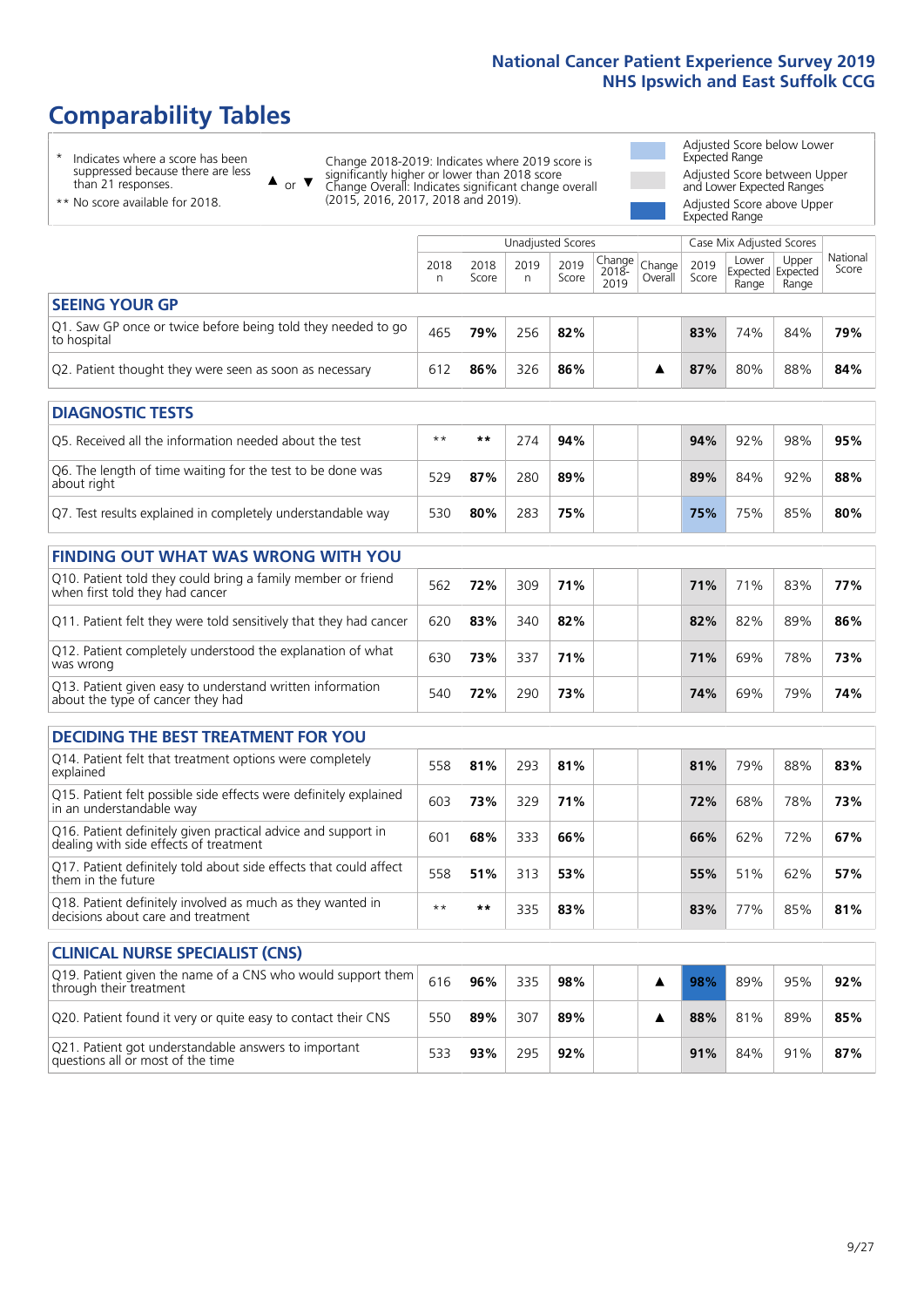### **Comparability Tables**

\* Indicates where a score has been suppressed because there are less than 21 responses.

\*\* No score available for 2018.

 $\triangle$  or  $\nabla$ 

Change 2018-2019: Indicates where 2019 score is significantly higher or lower than 2018 score Change Overall: Indicates significant change overall (2015, 2016, 2017, 2018 and 2019).

Adjusted Score below Lower Expected Range Adjusted Score between Upper and Lower Expected Ranges Adjusted Score above Upper Expected Range

|                                                                                                                   |              |               | <b>Unadjusted Scores</b> |               |                         |                   |               | Case Mix Adjusted Scores            |                |                   |
|-------------------------------------------------------------------------------------------------------------------|--------------|---------------|--------------------------|---------------|-------------------------|-------------------|---------------|-------------------------------------|----------------|-------------------|
|                                                                                                                   | 2018<br>n    | 2018<br>Score | 2019<br>n                | 2019<br>Score | Change<br>2018-<br>2019 | Change<br>Overall | 2019<br>Score | Lower<br>Expected Expected<br>Range | Upper<br>Range | National<br>Score |
| <b>SUPPORT FOR PEOPLE WITH CANCER</b>                                                                             |              |               |                          |               |                         |                   |               |                                     |                |                   |
| Q22. Hospital staff gave information about support or self-help<br>groups for people with cancer                  | 498          | 91%           | 267                      | 94%           |                         | ▲                 | 94%           | 84%                                 | 92%            | 88%               |
| Q23. Hospital staff discussed or gave information about the<br>impact cancer could have on day to day activities  | 405          | 86%           | 226                      | 88%           |                         |                   | 88%           | 79%                                 | 89%            | 84%               |
| Q24. Hospital staff gave information on getting financial help or<br>possible benefits                            | 309          | 68%           | 180                      | 75%           |                         | ▲                 | 75%           | 55%                                 | 70%            | 63%               |
| Q25. Hospital staff told patient they could get free prescriptions                                                | 271          | 77%           | 149                      | 86%           |                         |                   | 85%           | 76%                                 | 88%            | 82%               |
| <b>OPERATIONS</b>                                                                                                 |              |               |                          |               |                         |                   |               |                                     |                |                   |
| Q27. Beforehand, patient had all the information needed about<br>the operation                                    | 302          | 95%           | 147                      | 97%           |                         |                   | 97%           | 93%                                 | 99%            | 96%               |
| Q28. Afterwards, staff completely explained how operation had<br>gone in understandable way                       | 302          | 81%           | 145                      | 80%           |                         |                   | 80%           | 73%                                 | 86%            | 79%               |
| <b>HOSPITAL CARE AS AN INPATIENT</b>                                                                              |              |               |                          |               |                         |                   |               |                                     |                |                   |
| Q30. Hospital staff didn't talk in front of patient as if patient<br>wasn't there                                 | $* *$        | $***$         | 154                      | 81%           |                         |                   | 80%           | 78%                                 | 89%            | 84%               |
| Q31. Patient had confidence and trust in all doctors treating<br>them                                             | $**$         | $***$         | 154                      | 81%           |                         |                   | 81%           | 78%                                 | 90%            | 84%               |
| Q32. Patient's family or someone close definitely felt able to talk<br>to a doctor                                | $* *$        | $***$         | 137                      | 65%           |                         |                   | 65%           | 65%                                 | 80%            | 72%               |
| O33. Patient had confidence and trust in all the ward nurses<br>treating them                                     | $\star\star$ | **            | 155                      | 67%           |                         |                   | 67%           | 67%                                 | 81%            | 74%               |
| Q34. Patient thought there were always or nearly always<br>enough nurses on duty to care for them                 | $* *$        | $***$         | 154                      | 59%           |                         |                   | 60%           | 57%                                 | 72%            | 64%               |
| Q35. All hospital staff asked patient what name they prefer to<br>be called by                                    | $* *$        | $***$         | 156                      | 76%           |                         |                   | 75%           | 61%                                 | 80%            | 71%               |
| Q36. Patient always given enough privacy when discussing<br>condition or treatment                                | $* *$        | $***$         | 154                      | 80%           |                         |                   | 80%           | 79%                                 | 90%            | 85%               |
| Q37. Patient definitely found hospital staff to discuss worries or<br>fears during their inpatient visit          | $* *$        | **            | 114                      | 53%           |                         |                   | 52%           | 43%                                 | 61%            | 52%               |
| Q38. Hospital staff definitely did everything they could to help<br>control pain                                  | $* *$        | $***$         | 137                      | 80%           |                         |                   | 79%           | 76%                                 | 89%            | 83%               |
| Q39. Patient always felt they were treated with respect and<br>dignity while in hospital                          | $* *$        | $***$         | 156                      | 86%           |                         |                   | 85%           | 83%                                 | 93%            | 88%               |
| Q40. Patient given clear written information about what should<br>or should not do after leaving hospital         | $**$         | $***$         | 148                      | 95%           |                         |                   | 95%           | 80%                                 | 92%            | 86%               |
| Q41. Hospital staff told patient who to contact if worried about<br>condition or treatment after leaving hospital | $**$         | **            | 149                      | 96%           |                         |                   | 96%           | 91%                                 | 98%            | 94%               |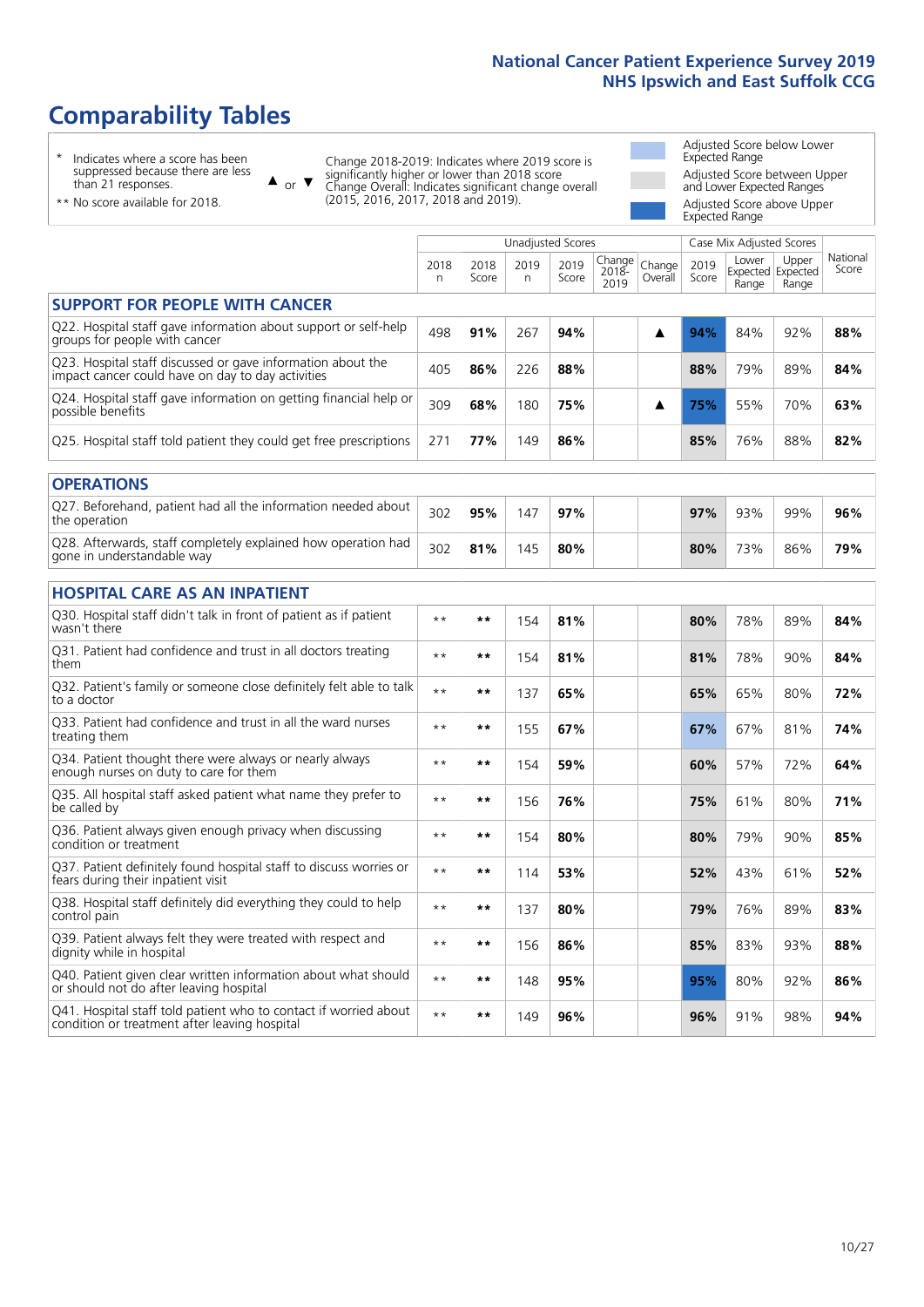Unadjusted Scores **Case Mix Adjusted Scores** 

### **Comparability Tables**

\* Indicates where a score has been suppressed because there are less than 21 responses.

 $\triangle$  or  $\nabla$ 

Change 2018-2019: Indicates where 2019 score is significantly higher or lower than 2018 score Change Overall: Indicates significant change overall (2015, 2016, 2017, 2018 and 2019).

Adjusted Score below Lower Expected Range Adjusted Score between Upper and Lower Expected Ranges Adjusted Score above Upper Expected Range

|  | ** No score available for 2018. |  |
|--|---------------------------------|--|
|  |                                 |  |

|                                                                                                                       | 2018<br>n | 2018<br>Score | 2019<br>n. | 2019<br>Score | Change<br>2018-<br>2019 | Change<br>Overall | 2019<br>Score | Lower<br>Range | Upper<br>Expected Expected<br>Range | National<br>Score |
|-----------------------------------------------------------------------------------------------------------------------|-----------|---------------|------------|---------------|-------------------------|-------------------|---------------|----------------|-------------------------------------|-------------------|
| <b>HOSPITAL CARE AS A DAY PATIENT / OUTPATIENT</b>                                                                    |           |               |            |               |                         |                   |               |                |                                     |                   |
| Q43. Patient definitely found hospital staff to discuss worries or<br>fears during their outpatient or day case visit | 479       | 74%           | 263        | 74%           |                         |                   | 74%           | 65%            | 76%                                 | 71%               |
| Q44. Cancer doctor had the right documents at patient's last<br>outpatient appointment                                | 553       | 96%           | 305        | 94%           |                         |                   | 95%           | 94%            | 98%                                 | 96%               |
| Q46. Beforehand patient completely had all information needed<br>about radiotherapy treatment                         | 176       | 90%           | 85         | 89%           |                         |                   | 90%           | 79%            | 94%                                 | 86%               |
| Q47. Patient completely given understandable information<br>about whether radiotherapy was working                    | 153       | 67%           | 76         | 71%           |                         |                   | 70%           | 49%            | 71%                                 | 60%               |
| Q49. Beforehand patient completely had all information needed<br>about chemotherapy treatment                         | 308       | 84%           | 170        | 82%           |                         |                   | 82%           | 79%            | 90%                                 | 84%               |
| Q50. Patient given enough information about whether<br>chemotherapy was working in a completely understandable way    | 288       | 66%           | 159        | 69%           |                         |                   | 67%           | 60%            | 75%                                 | 68%               |
| <b>HOME CARE AND SUPPORT</b>                                                                                          |           |               |            |               |                         |                   |               |                |                                     |                   |
| Q51. Hospital staff definitely gave family or someone close all<br>the information needed to help care at home        | 514       | 60%           | 278        | 60%           |                         |                   | 61%           | 54%            | 66%                                 | 60%               |
| Q52. Patient definitely given enough support from health or<br>social services during treatment                       | 277       | 54%           | 149        | 54%           |                         |                   | 53%           | 43%            | 62%                                 | 52%               |
| Q53. Patient definitely given enough support from health or<br>social services after treatment                        | 143       | 47%           | 80         | 46%           |                         |                   | 46%           | 34%            | 56%                                 | 45%               |
| <b>CARE FROM YOUR GENERAL PRACTICE</b>                                                                                |           |               |            |               |                         |                   |               |                |                                     |                   |
| Q54. GP given enough information about patient's condition<br>and treatment                                           | 501       | 95%           | 263        | 96%           |                         |                   | 96%           | 93%            | 98%                                 | 95%               |
| Q55. General practice staff definitely did everything they could<br>to support patient during treatment               | 384       | 60%           | 221        | 57%           |                         |                   | 57%           | 52%            | 65%                                 | 58%               |
| <b>YOUR OVERALL NHS CARE</b>                                                                                          |           |               |            |               |                         |                   |               |                |                                     |                   |
| Q56. Different people treating and caring for patient always<br>work well together to give best possible care         | $* *$     | $***$         | 322        | 70%           |                         |                   | 71%           | 68%            | 78%                                 | 73%               |
| Q57. Patient given a care plan                                                                                        | 488       | 34%           | 248        | 36%           |                         |                   | 37%           | 32%            | 44%                                 | 38%               |
| Q58. Overall the administration of care was good or very good                                                         | 618       | 91%           | 336        | 90%           |                         |                   | 90%           | 85%            | 92%                                 | 89%               |
| Q59. Patient felt length of time for attending clinics and<br>appointments for cancer was about right                 | 614       | 75%           | 332        | 77%           |                         | ▲                 | 77%           | 62%            | 76%                                 | 69%               |
| Q60. Someone discussed with patient whether they would like<br>to take part in cancer research                        | 591       | 31%           | 316        | 32%           |                         |                   | 31%           | 21%            | 39%                                 | 30%               |
| Q61. Patient's average rating of care scored from very poor to<br>very good                                           | 615       | 8.9           | 330        | 8.8           |                         | ▲                 | 8.8           | 8.7            | 9.0                                 | 8.8               |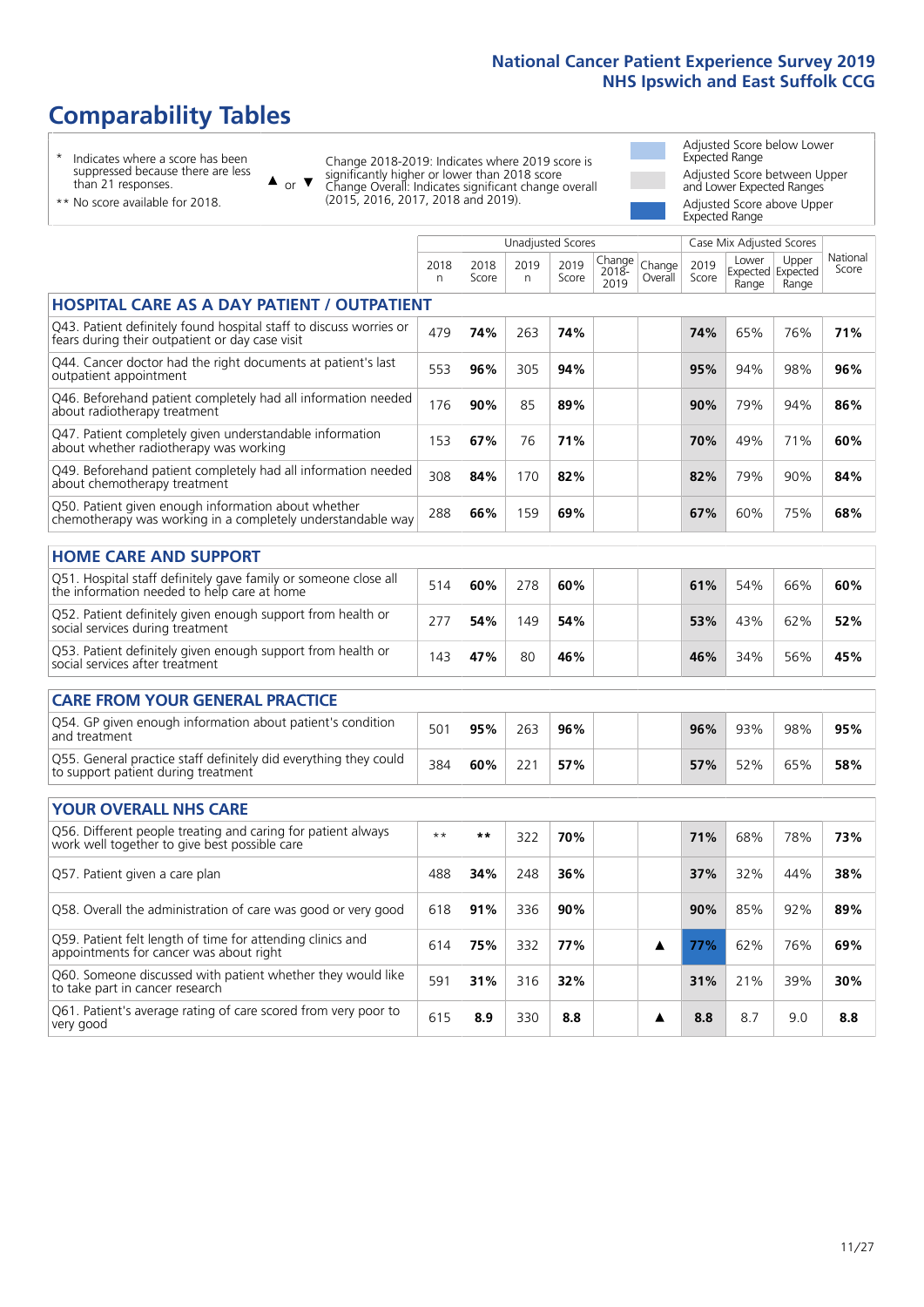- \* Indicates where a score has been suppressed because there are less than 21 responses.
- n.a. Indicates that there were no respondents for that tumour group.

| <b>SEEING YOUR GP</b>                           |            |          |               |                   |                    |                |                  |                 | Tumour Group |         |                                                 |                 |                |       |                |
|-------------------------------------------------|------------|----------|---------------|-------------------|--------------------|----------------|------------------|-----------------|--------------|---------|-------------------------------------------------|-----------------|----------------|-------|----------------|
|                                                 |            | Brain    | <b>Breast</b> | Colorectal<br>LGT | ᠊ᢛ<br>Gynaecologic | Haematological | Head and<br>Neck | Lung            | Prostate     | Sarcoma | Skin                                            | Upper<br>Gastro | –<br>Irologica | Other | All<br>Cancers |
| Q1. Saw GP once or twice before being told they | <b>CCG</b> | $^\star$ | 100%          | $\star$           |                    | 68%            | $\star$          | $\star$         | 86%          | $\star$ | $\star$                                         | $\star$         |                |       | 77% 82%        |
| needed to go to hospital                        | National   | 59%      |               | 94% 75%           | 77%                |                |                  | 67% 79% 71% 82% |              |         | 71% 90% 74% 83% 74% 79%                         |                 |                |       |                |
| Q2. Patient thought they were seen as soon as   | <b>CCG</b> | $\star$  |               | 96% 86%           |                    | 86%            | $\star$          |                 | 90% 91%      | $\star$ | $\star$                                         | $\star$         | $\star$        |       | 80% 86%        |
| necessary                                       | National   | 79%      |               |                   |                    |                |                  |                 |              |         | 89% 83% 81% 82% 81% 84% 86% 69% 85% 79% 85% 79% |                 |                |       | 84%            |

#### **DIAGNOSTIC TESTS** Tumour Group

|                                                   |                                          | Brain<br>CNS | <b>Breast</b> | Colorectal<br>LGT | ᠊ᢛ<br>Gynaecologic | Haematological | Head and<br>Neck | Lung        | Prostate | Sarcoma | Skin    | Upper<br>Gastro | rological                                   | Other | All<br>Cancers |
|---------------------------------------------------|------------------------------------------|--------------|---------------|-------------------|--------------------|----------------|------------------|-------------|----------|---------|---------|-----------------|---------------------------------------------|-------|----------------|
| Q5. Received all the information needed about     | CCG                                      | $\star$      | 97%           | $\star$           | $\star$            | 89%            | $\star$          | $\star$     | $\star$  | $\star$ | $\star$ | $\star$         | $\star$                                     |       | 92% 94%        |
| the test                                          | National                                 | 93%          | 95%           | 95%               |                    | 93% 95%        |                  | 93% 95% 95% |          | 93%     | 96%     |                 | 95% 95%                                     |       | 95% 95%        |
| Q6. The length of time waiting for the test to be | <b>CCG</b>                               | n.a.         | 90%           |                   | $\star$            | 92%            | $\star$          | $\star$     | $\star$  | $\star$ | $\star$ | $\star$         | $\star$                                     |       | 84% 89%        |
| done was about right                              | <b>National</b>                          |              | 84% 91% 88%   |                   |                    |                |                  |             |          |         |         |                 | 86% 89% 88% 87% 87% 81% 87% 84% 87% 86% 88% |       |                |
| Q7. Test results explained in completely          | <b>CCG</b>                               | $\star$      |               | 85% 90%           | $\star$            | 67%            | $\star$          | $\star$     | $\star$  | $\star$ | $\star$ | $\star$         | $\star$                                     |       | 66% 75%        |
| understandable way                                | National 71% 83% 82% 77% 77% 79% 80% 80% |              |               |                   |                    |                |                  |             |          |         |         |                 | 78% 84% 75% 80% 76% 80%                     |       |                |

| <b>FINDING OUT WHAT WAS WRONG WITH YOU</b>        |            |         |               |                        |                |                |                        |             | <b>Tumour Group</b> |         |         |                 |           |         |                |
|---------------------------------------------------|------------|---------|---------------|------------------------|----------------|----------------|------------------------|-------------|---------------------|---------|---------|-----------------|-----------|---------|----------------|
|                                                   |            | Brain   | <b>Breast</b> | olorectal.<br>LGT<br>Ü | Gynaecological | Haematological | ad and<br>Neck<br>Head | Lung        | Prostate            | Sarcoma | Skin    | Upper<br>Gastro | Urologica | Other   | All<br>Cancers |
| Q10. Patient told they could bring a family       | <b>CCG</b> | $\star$ | 83%           | 68%                    | $\star$        | 66%            | $\star$                | $\star$     | $\star$             | $\star$ | $\star$ | $\star$         | $\star$   | 69%     | 71%            |
| member or friend when first told they had cancer  | National   | 85%     | 82%           | 82%                    | 71%            | 71%            | 71%                    | 77%         | 79%                 | 73%     | 69%     | 76%             | 73%       | 75%     | 77%            |
| Q11. Patient felt they were told sensitively that | <b>CCG</b> | $\star$ | 93%           | 86%                    |                | 78%            | $\star$                | 90%         | 68%                 | $\star$ | $\star$ | $\star$         | $\star$   | 74% 82% |                |
| they had cancer                                   | National   | 79%     |               | 89% 87%                | 82%            |                |                        | 84% 87% 83% | 86%                 | 84%     | 89%     | 81%             | 84%       | 83% 86% |                |
| Q12. Patient completely understood the            | <b>CCG</b> | $\star$ | 81%           | 82%                    |                | 60%            | $\star$                | 81%         | 64%                 | $\star$ | $\star$ | $\star$         | $\star$   | 65% 71% |                |
| explanation of what was wrong                     | National   | 66%     | 77%           | 79%                    | 73%            | 60%            | 78%                    | 76%         | 79%                 | 67%     | 80%     |                 | 70% 77%   | 70%     | 173%           |
| Q13. Patient given easy to understand written     | <b>CCG</b> | $\star$ | 73%           | $\star$                |                | 77%            | $\star$                | $\star$     | $\star$             | $\star$ | $\star$ | $\star$         | $\star$   |         | 61% 73%        |
| information about the type of cancer they had     | National   | 66%     | 78%           | 73%                    |                |                |                        |             | 71% 76% 69% 67% 83% | 67%     | 84%     |                 | 67% 74%   | 65%     | 74%            |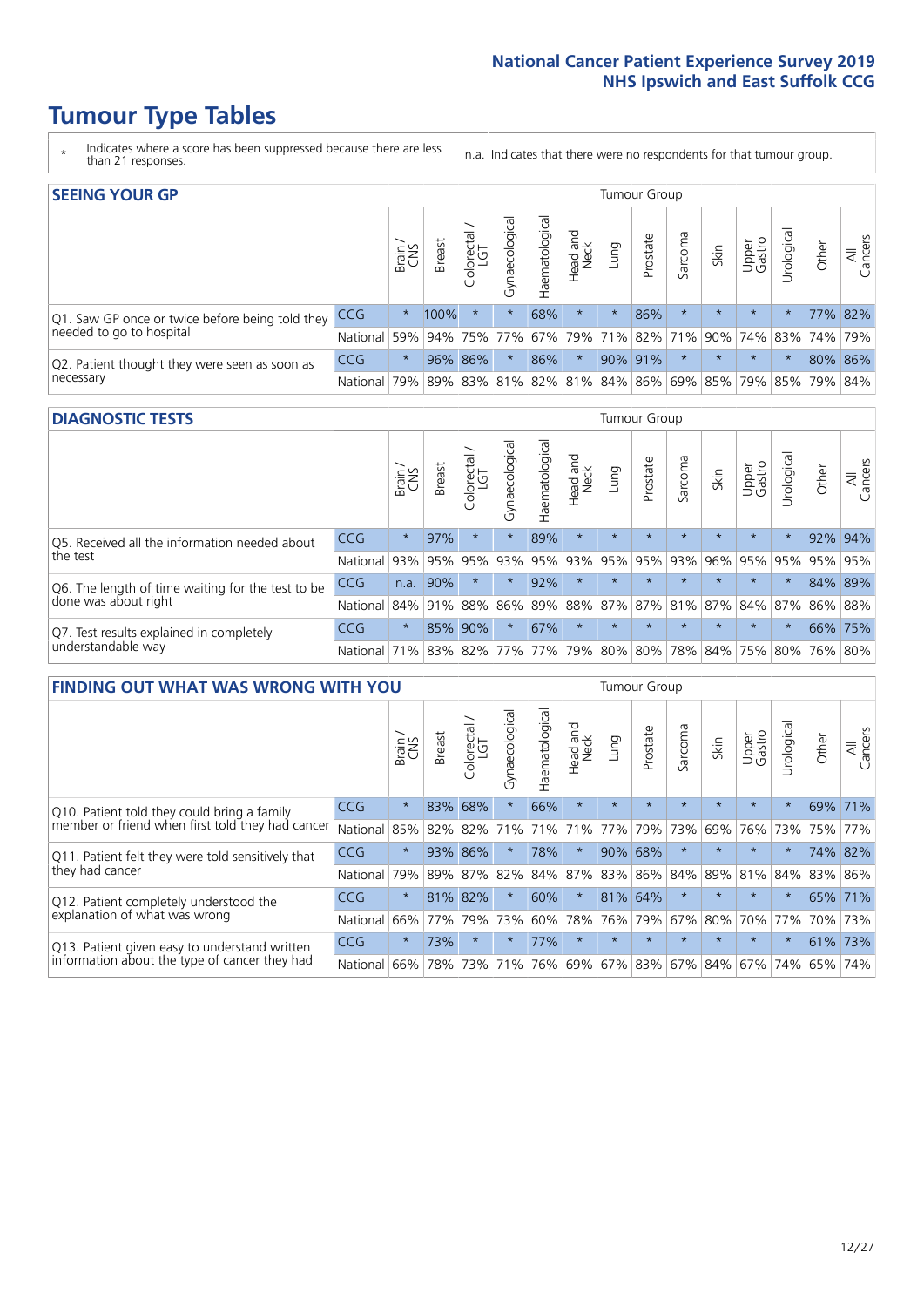\* Indicates where a score has been suppressed because there are less than 21 responses.

n.a. Indicates that there were no respondents for that tumour group.

| <b>DECIDING THE BEST TREATMENT FOR YOU</b>         |            |         |               |                            |                |                |                        |         | <b>Tumour Group</b> |                                 |         |                 |            |         |                |
|----------------------------------------------------|------------|---------|---------------|----------------------------|----------------|----------------|------------------------|---------|---------------------|---------------------------------|---------|-----------------|------------|---------|----------------|
|                                                    |            | Brain   | <b>Breast</b> | olorectal<br>LGT<br>$\cup$ | Gynaecological | Haematological | ad and<br>Neck<br>Head | Lung    | Prostate            | Sarcoma                         | Skin    | Upper<br>Gastro | Jrological | Other   | All<br>Cancers |
| Q14. Patient felt that treatment options were      | CCG        | $\star$ | 90%           | $\star$                    | $\star$        | 75%            | $\star$                | $\star$ | 82%                 | $\star$                         | $\star$ | $\star$         | $\star$    |         | 75% 81%        |
| completely explained                               | National   | 85%     | 85%           | 85%                        | 85%            | 82%            | 87%                    | 84%     | 83%                 | 83%                             | 89%     | 81%             | 83%        |         | 79% 83%        |
| Q15. Patient felt possible side effects were       | <b>CCG</b> | $\star$ | 78%           | 77%                        |                | 82%            | $\star$                | 62%     | 68%                 | $\star$                         | $\star$ | $\star$         | $\star$    |         | 67% 71%        |
| definitely explained in an understandable way      | National   | 69%     | 74%           | 76%                        | 75%            | 69%            | 73%                    |         | 74% 73%             | 73%                             | 77%     | 72%             | 71%        | 70%     | 73%            |
| Q16. Patient definitely given practical advice and | <b>CCG</b> | $\star$ | 72%           | 64%                        |                | 75%            | $\star$                | 71%     | 59%                 | $\star$                         | $\star$ | $\star$         | $\star$    |         | 56% 66%        |
| support in dealing with side effects of treatment  | National   | 63%     | 70%           | 70%                        | 69%            | 65%            | 70%                    | 69%     | 65%                 | 66%                             | 71%     | 66%             | 63%        | 64%     | 67%            |
| Q17. Patient definitely told about side effects    | <b>CCG</b> | $\star$ | 49%           | 59%                        | $\star$        | 55%            | $\star$                | $\star$ | 68%                 | $\star$                         | $\star$ | $\star$         | $^\star$   | 40%     | 53%            |
| that could affect them in the future               | National   | 62%     | 57%           | 59%                        | 56%            | 51%            | 64%                    | 56%     | 66%                 | 54%                             | 66%     | 53%             | 56%        | 52%     | 57%            |
| Q18. Patient definitely involved as much as they   | <b>CCG</b> | $\star$ | 79%           | 77%                        | $\star$        | 86%            | $\star$                | 90%     | 91%                 | $\star$                         | $\star$ | $\star$         | $^\star$   |         | 76% 83%        |
| wanted in decisions about care and treatment       | National   | 79%     | $81\%$        |                            |                |                |                        |         |                     | 83% 81% 80% 81% 81% 84% 81% 87% |         | 79%             | 79%        | 78% 81% |                |

#### **CLINICAL NURSE SPECIALIST (CNS)** Tumour Group

|                                             |                  | Brain   | <b>Breast</b> | ╮<br>olorectal<br>LGT<br>Û | त्त<br>aecologic<br>Š | ক<br>aematologic<br>Í | Head and<br>Neck | Lung                              | Prostate | Sarcoma | Skin    | Upper<br>Gastro | $\sigma$<br>rologica | Other | All<br>Cancers |
|---------------------------------------------|------------------|---------|---------------|----------------------------|-----------------------|-----------------------|------------------|-----------------------------------|----------|---------|---------|-----------------|----------------------|-------|----------------|
| Q19. Patient given the name of a CNS who    | <b>CCG</b>       | $\star$ |               | 100%100%                   |                       | 100%                  | $^\star$         | 100% 95%                          |          | $\star$ | $\star$ | $\star$         |                      | 99%   | 98%            |
| would support them through their treatment  | National         | 95%     | 95%           | 92%                        | 95%                   | 92%                   | 91%              | $ 94\% 91\% 91\% $                |          |         | 91%     | 93%             | 85%                  | 89%   | 92%            |
| Q20. Patient found it very or quite easy to | <b>CCG</b>       | $\star$ |               | 88% 95%                    |                       | 85%                   | $\star$          | $\star$                           | $\star$  | $\star$ | $\star$ | $\star$         |                      |       | 90% 89%        |
| contact their CNS                           | National         | 86%     |               | 84% 88%                    | 85%                   | 87%                   | 86%              | 86% 80%                           |          |         |         | 86% 90% 85%     | 83%                  | 83%   | 85%            |
| Q21. Patient got understandable answers to  | CCG              | $\star$ | 90%           | 90%                        |                       | 95%                   | $\star$          | $\star$                           | $\star$  | $\star$ | $\star$ | $\star$         | $\star$              | 94%   | 92%            |
| important questions all or most of the time | National 82% 87% |         |               | 89%                        | 86%                   |                       |                  | 89%   88%   86%   87%   87%   93% |          |         |         | 86%             | 87%                  | 86%   | 87%            |

| <b>SUPPORT FOR PEOPLE WITH CANCER</b>                                                             |            |         |               |                        |                |                |                        |         | Tumour Group |         |         |                 |           |         |                |
|---------------------------------------------------------------------------------------------------|------------|---------|---------------|------------------------|----------------|----------------|------------------------|---------|--------------|---------|---------|-----------------|-----------|---------|----------------|
|                                                                                                   |            | Brain   | <b>Breast</b> | olorectal.<br>LGT<br>Ũ | Gynaecological | Haematological | ad and<br>Neck<br>Head | Lung    | Prostate     | Sarcoma | Skin    | Upper<br>Gastro | Jrologica | Other   | All<br>Cancers |
| Q22. Hospital staff gave information about<br>support or self-help groups for people with         | <b>CCG</b> | $\star$ | 98%           | $\star$                | $\star$        | 93%            | $\star$                | $\star$ | $\star$      | $\star$ | $\star$ | $\star$         | $\star$   | 92%     | 94%            |
| cancer                                                                                            | National   | 92%     | 92%           | 88%                    | 87%            | 86%            | 88%                    | 87%     | 91%          | 86%     | 90%     | 88%             | 81%       | 83%     | 88%            |
| Q23. Hospital staff discussed or gave information<br>about the impact cancer could have on day to | CCG        | $\star$ | 93%           | $\star$                | $\star$        | 91%            | $\star$                | $\star$ | $\star$      | $\star$ | $\star$ | $\star$         | $\star$   | 84% 88% |                |
| day activities                                                                                    | National   | 84%     | 86%           | 85%                    | 82%            | 84%            | 84%                    | 83%     | 88%          | 81%     | 86%     | 83%             | 78%       | 79%     | 84%            |
| Q24. Hospital staff gave information on getting                                                   | CCG        | $\star$ | 83%           | $\star$                | $\star$        | 74%            | $\ast$                 | $\star$ | $\star$      | $\star$ | $\star$ | $\star$         | $\star$   | 67%     | 75%            |
| financial help or possible benefits                                                               | National   | 78%     | 68%           | 61%                    | 66%            | 61%            | 67%                    | 72%     | 55%          | 64%     | 60%     | 64%             | 47%       | 59%     | 63%            |
| Q25. Hospital staff told patient they could get                                                   | <b>CCG</b> | $\star$ | 89%           | $\star$                | $\star$        | 88%            | $\star$                | $\star$ | $\star$      | $\star$ | $\star$ | $\star$         | $^\star$  | 91%     | 86%            |
| free prescriptions                                                                                | National   | 82%     |               | 81% 83%                | 79%            |                | 87% 84% 86% 80%        |         |              | 78%     | 71%     | $84\%$          | 73%       | 81%     | 82%            |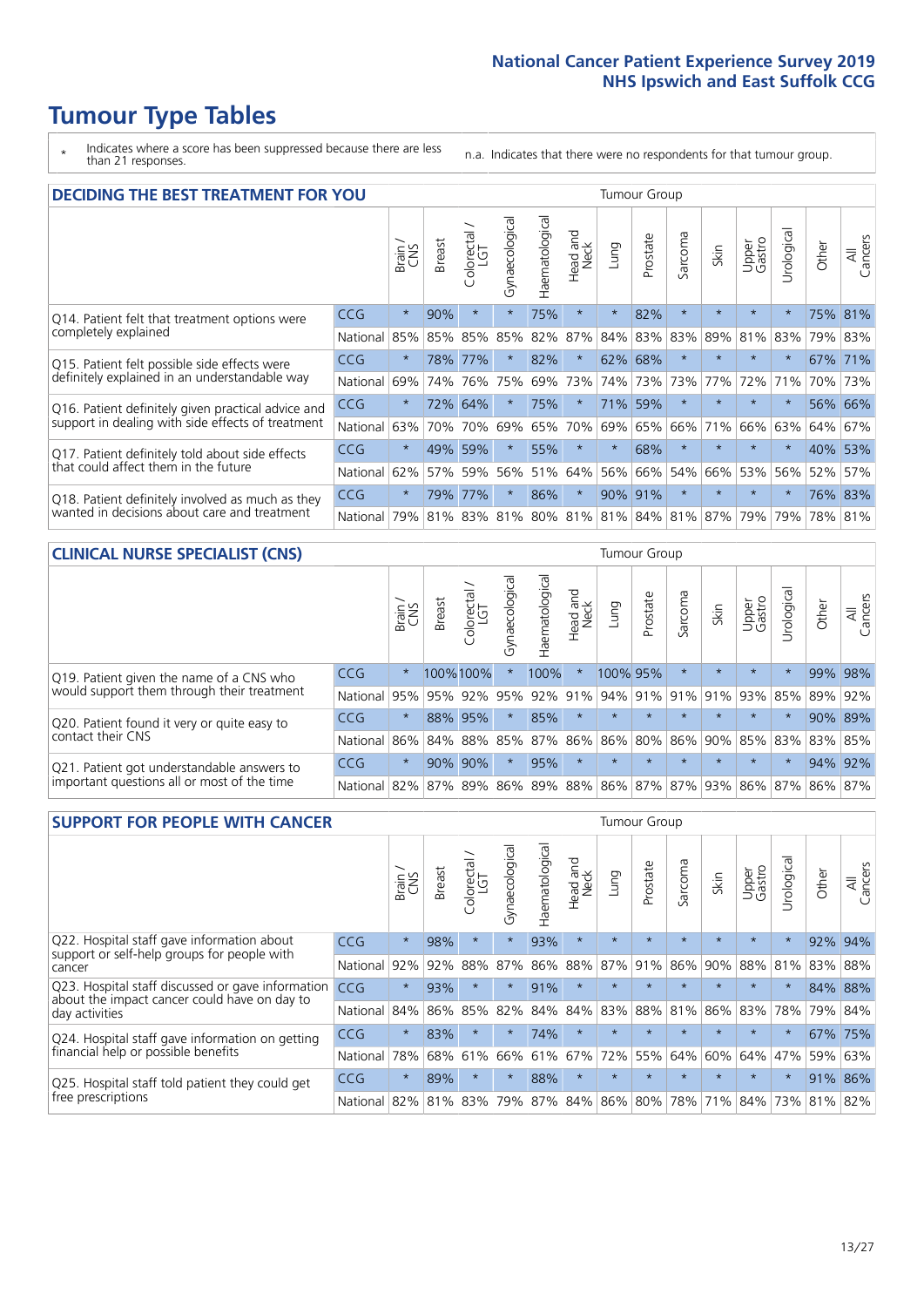- \* Indicates where a score has been suppressed because there are less than 21 responses.
- n.a. Indicates that there were no respondents for that tumour group.

| <b>OPERATIONS</b>                                |            |              |               |                   |                   |               |                  |         | Tumour Group |         |         |                 |                                                  |         |                |
|--------------------------------------------------|------------|--------------|---------------|-------------------|-------------------|---------------|------------------|---------|--------------|---------|---------|-----------------|--------------------------------------------------|---------|----------------|
|                                                  |            | Brain<br>CNS | <b>Breast</b> | Colorectal<br>LGT | ক<br>Gynaecologic | Haematologica | Head and<br>Neck | Lung    | Prostate     | Sarcoma | Skin    | Upper<br>Gastro | Urological                                       | Other   | All<br>Cancers |
| Q27. Beforehand, patient had all the information | <b>CCG</b> | $\star$      | 95%           | $\star$           | $\star$           | $\star$       | $\star$          | $\star$ | $\star$      | $\star$ | $\star$ | $\star$         | $\star$                                          | $\star$ | 97%            |
| needed about the operation                       | National   | 96%          |               | 97% 96%           |                   | 96% 94%       |                  |         |              |         |         |                 | 96% 95% 97% 95% 96% 96% 95% 95%                  |         | 96%            |
| Q28. Afterwards, staff completely explained how  | <b>CCG</b> | $\star$      | 74%           | $\star$           | $\star$           | $\star$       | $\star$          | $\star$ | $\star$      | $\star$ | $\star$ | $\star$         | $\star$                                          | $\star$ | 80%            |
| operation had gone in understandable way         | National   | 76%          |               | 79% 83%           |                   |               |                  |         |              |         |         |                 | 79%  78%  79%  79%  78%  80%  82%  79%  76%  77% |         | 79%            |

#### **HOSPITAL CARE AS AN INPATIENT** Tumour Group

|                                                                                                   |            | Brain   | Breast  | Colorectal /<br>LGT | Gynaecological | Haematological | Head and<br>Neck | Lung        | Prostate | Sarcoma | Skin    | Upper<br>Gastro | Urological | Other    | All<br>Cancers |
|---------------------------------------------------------------------------------------------------|------------|---------|---------|---------------------|----------------|----------------|------------------|-------------|----------|---------|---------|-----------------|------------|----------|----------------|
| Q30. Hospital staff didn't talk in front of patient                                               | CCG        | $\star$ | $\star$ | $\star$             | $\star$        | 87%            | $\star$          | $\star$     | $\star$  | $\star$ | $\star$ | $\star$         | $\star$    | 73% 81%  |                |
| as if patient wasn't there                                                                        | National   | 81%     | 86%     | 81%                 | 83%            | 84%            | 83%              | 81%         | 88%      | 86%     | 86%     | 81%             | 83%        | 82%      | 84%            |
| Q31. Patient had confidence and trust in all                                                      | CCG        | $\star$ | $\star$ | $\star$             | $\star$        | 77%            | $\star$          | $\star$     | $\star$  | $\star$ | $\star$ | $\star$         | $\star$    | 55% 81%  |                |
| doctors treating them                                                                             | National   | 82%     | 83%     | 85%                 | 83%            | 82%            |                  | 87% 83%     | 89%      | 86%     | 85%     | 81%             | 85%        | 80% 84%  |                |
| Q32. Patient's family or someone close definitely<br>felt able to talk to a doctor                | CCG        | $\star$ | $\star$ | $\star$             | $\star$        | 66%            | $\star$          | $\star$     | $\star$  | $\star$ | $\star$ | $\star$         | $\star$    | $\star$  | 65%            |
|                                                                                                   | National   | 67%     | 72%     | 73%                 | 72%            | 74%            | 75%              | 74%         | 72%      | 71%     | 74%     | 73%             | 71%        | 69%      | 72%            |
| Q33. Patient had confidence and trust in all the<br>ward nurses treating them                     | CCG        | $\star$ | $\star$ | $\star$             | $\star$        | 71%            | $\star$          | $\star$     | $\star$  | $\star$ | $\star$ | $\star$         | $\star$    | 45%      | 67%            |
|                                                                                                   | National   | 72%     | 73%     | 72%                 | 71%            | 77%            | 75%              | 77%         | 79%      | 74%     | 75%     | 73%             | 77%        | 69%      | 74%            |
| Q34. Patient thought there were always or nearly<br>always enough nurses on duty to care for them | CCG        | $\star$ | $\star$ | $\star$             | $\star$        | 52%            | $\star$          | $\star$     | $\star$  | $\star$ | $\star$ | $\star$         | $\star$    | 41%      | 59%            |
|                                                                                                   | National   | 68%     | 64%     | 62%                 | 63%            | 63%            | 65%              | 68%         | 72%      | 65%     | 70%     | 65%             | 66%        | 60%      | 64%            |
| Q35. All hospital staff asked patient what name<br>they prefer to be called by                    | CCG        | $\star$ | $\star$ | $\star$             | $\star$        | 81%            | $\star$          | $\star$     | $\star$  | $\star$ | $\star$ | $\star$         | $\star$    | 91% 76%  |                |
|                                                                                                   | National   | 68%     | 62%     | 74%                 | 65%            | 72%            | 71%              | 76%         | 72%      | 74%     | 70%     | 78%             | 76%        | 69%      | 71%            |
| Q36. Patient always given enough privacy when                                                     | CCG        | $\star$ | $\star$ | $\star$             | $\star$        | 87%            | $\star$          | $\star$     | $\star$  | $\star$ | $\star$ | $\star$         | $\star$    | 59%      | 80%            |
| discussing condition or treatment                                                                 | National   | 78%     | 84%     | 85%                 | 81%            |                | 86% 87%          | 84%         | 88%      | 84%     | 84%     | 84%             | 85%        | 82%      | 85%            |
| Q37. Patient definitely found hospital staff to                                                   | <b>CCG</b> | $\star$ | $\star$ | $\star$             | $\star$        | 52%            | $\star$          | $\star$     | $\star$  | $\star$ | $\star$ | $\star$         | $\star$    | $\star$  | 53%            |
| discuss worries or fears during their inpatient visit                                             | National   | 45%     | 51%     | 55%                 | 51%            | 56%            | 52%              | 49%         | 53%      | 54%     | 51%     | 53%             | 49%        | 46%      | 52%            |
| Q38. Hospital staff definitely did everything they                                                | CCG        | $\star$ | $\star$ | $\star$             | $\star$        | 74%            | $\star$          | $\star$     | $\star$  | $\star$ | $\star$ | $\star$         | $\star$    | $\star$  | 80%            |
| could to help control pain                                                                        | National   | 85%     | 83%     | 84%                 | 82%            | 82%            | 80%              | 84%         | 85%      | 83%     | 85%     | 82%             | 81%        | 82%      | 83%            |
| Q39. Patient always felt they were treated with                                                   | CCG        | $\star$ | $\star$ | $\star$             | $\star$        | 81%            | $\star$          | $\star$     | $\star$  | $\star$ | $\star$ |                 | $\star$    | 86%      | 86%            |
| respect and dignity while in hospital                                                             | National   | 85%     | 87%     | 87%                 | 85%            |                |                  | 89% 87% 88% | 91%      | 89%     | 89%     | 88%             | 90%        | 86% 88%  |                |
| Q40. Patient given clear written information<br>about what should or should not do after leaving  | CCG        | $\star$ | $\star$ | $\star$             | $\star$        | 86%            | $\star$          | $\star$     | $\star$  | $\star$ | $\star$ | $\star$         | $\star$    | 90% 95%  |                |
| hospital                                                                                          | National   | 80%     | 89%     | 86%                 | 86%            | 83%            | 87%              | 82%         | 91%      | 85%     | 90%     |                 | 82% 87%    | 83%      | 86%            |
| Q41. Hospital staff told patient who to contact<br>if worried about condition or treatment after  | CCG        | n.a.    | $\star$ | $\star$             | $\star$        | 97%            | $\star$          | $\star$     | $\star$  | $\star$ | $\star$ | $\star$         | $\star$    | 100% 96% |                |
| leaving hospital                                                                                  | National   | 94%     | 95%     | 95% 93%             |                |                |                  | 96% 93% 92% |          | 96% 94% |         | 95% 92%         | 92%        | 93% 94%  |                |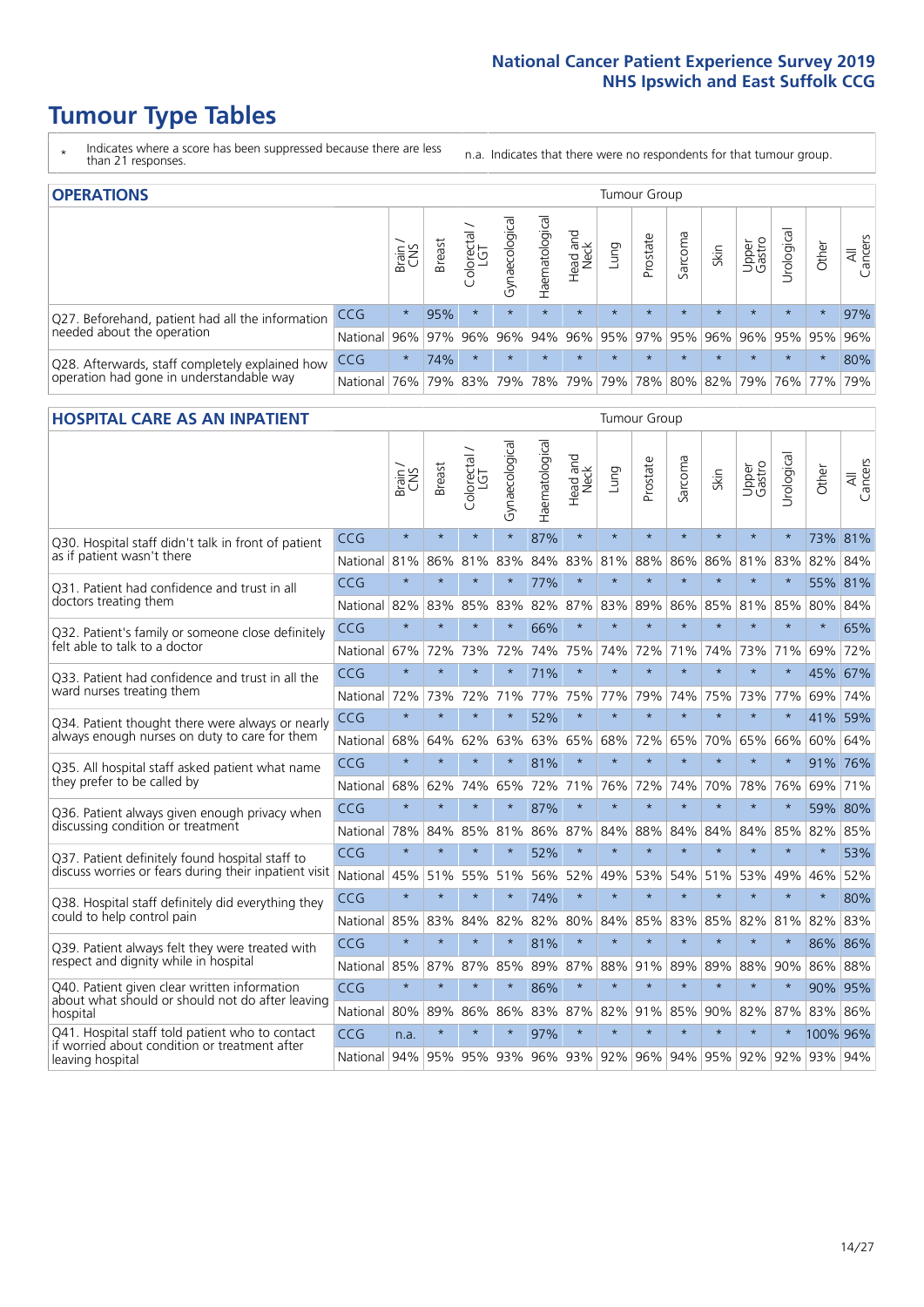## **Tumour Type Tables**

- \* Indicates where a score has been suppressed because there are less than 21 responses.
- n.a. Indicates that there were no respondents for that tumour group.

| <b>HOSPITAL CARE AS A DAY PATIENT / OUTPATIENT</b>                                                                    |            |         |               |                         |                |                |                         | <b>Tumour Group</b> |          |         |         |                 |            |        |                |  |
|-----------------------------------------------------------------------------------------------------------------------|------------|---------|---------------|-------------------------|----------------|----------------|-------------------------|---------------------|----------|---------|---------|-----------------|------------|--------|----------------|--|
|                                                                                                                       |            | Brain   | <b>Breast</b> | olorectal /<br>LGT<br>Ũ | Gynaecological | Haematological | ead and<br>Neck<br>Head | Lung                | Prostate | Sarcoma | Skin    | Upper<br>Gastro | Urological | Other  | All<br>Cancers |  |
| Q43. Patient definitely found hospital staff to                                                                       | CCG        | $\star$ | 76%           | $\star$                 | $\star$        | 75%            | $\star$                 | $\star$             | $\star$  | $\star$ | $\star$ | $\star$         | $\star$    | 65%    | 74%            |  |
| discuss worries or fears during their outpatient or<br>day case visit                                                 | National   | 66%     | 68%           | 73%                     | 70%            | 73%            | 72%                     | 70%                 | 74%      | 72%     | 72%     | 71%             | 67%        | 68%    | 71%            |  |
| Q44. Cancer doctor had the right documents at<br>patient's last outpatient appointment                                | <b>CCG</b> | $\star$ | 100%          | $\star$                 |                | 92%            | $\star$                 | $\star$             | $\star$  | $\star$ |         |                 | $\star$    | 91%    | 94%            |  |
|                                                                                                                       | National   | 94%     | 96%           | 96%                     | 96%            | 97%            | 96%                     | 96%                 | 96%      | 96%     | 96%     | 94%             | 96%        | 95%    | 96%            |  |
| Q46. Beforehand patient completely had                                                                                | CCG        | n.a.    | 94%           | n.a.                    | $\star$        | $\star$        | $\star$                 | $\star$             | $\star$  | $\star$ | n.a.    | $\star$         | $\star$    | $\ast$ | 89%            |  |
| all information needed about radiotherapy<br>treatment                                                                | National   | 91%     | 88%           | 83%                     | 88%            | 84%            | 86%                     | 86%                 | 88%      | 88%     | 84%     | 86%             | 83%        | 84%    | 86%            |  |
| Q47. Patient completely given understandable                                                                          | <b>CCG</b> | n.a.    | 71%           | n.a.                    | $\star$        | $\star$        | $\star$                 | $\star$             | $\star$  | $\star$ | n.a.    | $\star$         | $\star$    | 67%    | 71%            |  |
| information about whether radiotherapy was<br>working                                                                 | National   | 56%     | 60%           | 57%                     | 61%            | 62%            | 63%                     | 59%                 | 60%      | 67%     | 57%     | 52%             | 59%        | 59%    | 60%            |  |
| Q49. Beforehand patient completely had all                                                                            | CCG        | n.a.    | 94%           | $\star$                 | $\star$        | 76%            | $\star$                 | $\star$             | $\star$  | $\star$ | n.a.    | $\star$         | $\star$    |        | 80% 82%        |  |
| information needed about chemotherapy<br>treatment                                                                    | National   | 80%     | 82%           | 86%                     | 87%            | 85%            | 79%                     | 84%                 | 86%      | 86%     | 90%     | 84%             | 85%        | 85%    | 84%            |  |
| Q50. Patient given enough information about<br>whether chemotherapy was working in a<br>completely understandable way | <b>CCG</b> | n.a.    | 67%           | $\star$                 | $\star$        | 70%            | $\star$                 | $\star$             | $\star$  | $\star$ | n.a.    |                 |            | 70%    | 69%            |  |
|                                                                                                                       | National   | 54%     | 62%           | 64%                     | 68%            | 75%            |                         | 57% 67%             | 66%      | 71%     | 79%     | 61%             | 68%        | 69%    | 68%            |  |

#### **HOME CARE AND SUPPORT** Tumour Group

|                                                                                                                   |            | Brain   | <b>Breast</b> | Colorectal<br>LGT | ᢛ<br>Gynaecologic | Haematological | Head and<br>Neck | <b>Dung</b> | Prostate | Sarcoma | Skin    | Upper<br>Gastro | rological   | Other   | All<br>Cancers |
|-------------------------------------------------------------------------------------------------------------------|------------|---------|---------------|-------------------|-------------------|----------------|------------------|-------------|----------|---------|---------|-----------------|-------------|---------|----------------|
| Q51. Hospital staff definitely gave family or<br>someone close all the information needed to<br>help care at home | <b>CCG</b> | $\star$ | 60%           | $\star$           |                   | 74%            | $\star$          | $\star$     | $\star$  | $\star$ | $\star$ | $\star$         | $\star$     | 47%     | 60%            |
|                                                                                                                   | National   | 58%     | 58%           | 63%               | 57%               | 62%            | 67%              |             | 59% 61%  | 62%     | 65%     |                 | 60% 59%     | 55%     | 60%            |
| Q52. Patient definitely given enough support<br>from health or social services during treatment                   | <b>CCG</b> | $\star$ | 68%           |                   | $\star$           | 58%            | $\star$          | $\star$     | $\star$  |         | $\star$ | $\star$         | $\star$     | 34% 54% |                |
|                                                                                                                   | National   | 42%     | 52%           | 60%               |                   | 45% 51%        | 59%              | 50%         | 48%      |         | 53% 57% |                 | 54% 48% 51% |         | 52%            |
| Q53. Patient definitely given enough support<br>from health or social services after treatment                    | <b>CCG</b> | $\star$ | $\star$       | $\star$           |                   | $\star$        | $\star$          | $\star$     | $\star$  | $\star$ | $\star$ | $\star$         | $\star$     | $\star$ | 46%            |
|                                                                                                                   | National   | 39%     | 41% 53%       |                   | 39%               | $ 43\% $       | 56%              | 40%         | 46%      | 48%     | 59%     | 47%             | 44%         | 44%     | 45%            |

| <b>CARE FROM YOUR GENERAL PRACTICE</b>                                                                     |              |               |               |                   |                | Tumour Group   |                                 |         |          |         |         |                 |            |         |                |
|------------------------------------------------------------------------------------------------------------|--------------|---------------|---------------|-------------------|----------------|----------------|---------------------------------|---------|----------|---------|---------|-----------------|------------|---------|----------------|
|                                                                                                            |              | Brain.<br>CNS | <b>Breast</b> | Colorectal<br>LGT | Gynaecological | Haematological | Head and<br>Neck                | Lung    | Prostate | Sarcoma | Skin    | Upper<br>Gastro | Urological | Other   | All<br>Cancers |
| Q54. GP given enough information about<br>patient's condition and treatment                                | <b>CCG</b>   | $\star$       | 97%           | $\star$           | $\star$        | 98%            | $\star$                         | $\star$ | $\star$  | $\star$ | $\star$ | $\star$         | $\star$    | 91% 96% |                |
|                                                                                                            | National 91% |               |               | 96% 95%           | 95%            |                | 96% 94% 94% 96% 94% 96% 93% 95% |         |          |         |         |                 |            | 94% 95% |                |
| Q55. General practice staff definitely did<br>everything they could to support patient during<br>treatment | <b>CCG</b>   | $\star$       | 63%           | $\star$           | $\star$        | 59%            | $\star$                         | $\star$ | $\star$  | $\star$ | $\star$ | $\star$         | $\star$    | 49%     | 57%            |
|                                                                                                            | National 55% |               |               | 58% 59%           | 56%            |                | 56% 59% 56% 64%                 |         |          |         | 56% 65% | 59%             |            | 59% 55% | 58%            |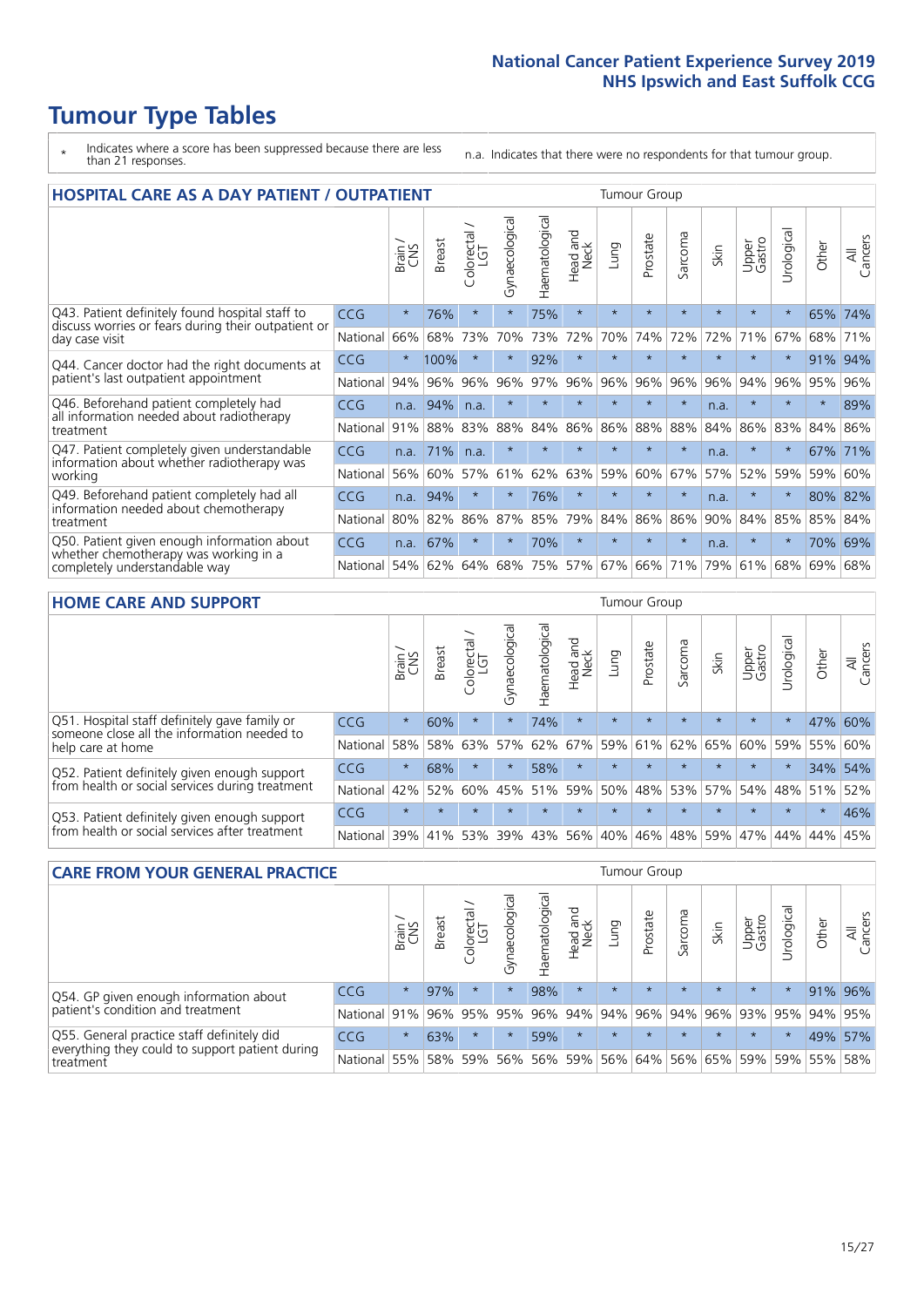- \* Indicates where a score has been suppressed because there are less than 21 responses.
- n.a. Indicates that there were no respondents for that tumour group.

#### **YOUR OVERALL NHS CARE** THE CONSTRUCTION OF THE THROUP GROUP TUMOUR GROUP

| <u>UUN UTENTEE ITIIJ GANE</u>                                                                                    |            |         |               |                        |                |                |                  |             |          |                      |         |                 |                            |         |                |
|------------------------------------------------------------------------------------------------------------------|------------|---------|---------------|------------------------|----------------|----------------|------------------|-------------|----------|----------------------|---------|-----------------|----------------------------|---------|----------------|
|                                                                                                                  |            | Brain   | <b>Breast</b> | olorectal.<br>LGT<br>Û | Gynaecological | Haematological | Head and<br>Neck | <b>Dung</b> | Prostate | arcoma<br>$\sqrt{ }$ | Skin    | Upper<br>Gastro | $\overline{c}$<br>Urologia | Other   | All<br>Cancers |
| Q56. Different people treating and caring for<br>patient always work well together to give best<br>possible care | <b>CCG</b> | $\star$ | 79%           | $\star$                | $\star$        | 79%            | $\star$          | $\star$     | 62%      | $\star$              | $\star$ | $\star$         |                            | 59%     | 70%            |
|                                                                                                                  | National   | 60%     | 73%           | 73%                    | 69%            | 75%            | 73%              | 73%         | 75%      | 70%                  | 79%     | 69%             | 74%                        | 68%     | 73%            |
| Q57. Patient given a care plan                                                                                   | <b>CCG</b> | $\star$ | 37%           | $\star$                | $\star$        | 37%            | $\star$          | $\star$     | $\star$  | $\star$              | $\star$ | $\star$         |                            | 29% 36% |                |
|                                                                                                                  | National   | 36%     | 41%           | 40%                    | 34%            | 36%            | 39%              | 36%         | 40%      | 34%                  | 44%     | 36%             | 33%                        | 31%     | 38%            |
| Q58. Overall the administration of care was good                                                                 | <b>CCG</b> | $\star$ | 93%           |                        |                | 96%            |                  | 100% 90%    |          | $\star$              | $\star$ | $\star$         |                            | 84% 90% |                |
| or very good                                                                                                     | National   | 85%     | 90%           | 88%                    | 87%            | 91%            | 90%              | 90%         | 88%      | 88%                  | 90%     | 86%             | 85%                        | 87% 89% |                |
| Q59. Patient felt length of time for attending<br>clinics and appointments for cancer was about                  | <b>CCG</b> | $\star$ | 79%           | $\star$                | $\star$        | 67%            | $\star$          | 95% 86%     |          | $\star$              | $\star$ | $\star$         |                            | 78%     | 77%            |
| right                                                                                                            | National   | 58%     | 68%           | 73%                    | 66%            | 66%            | 71%              | 71%         | 76%      | 68%                  | 73%     | 66%             | 75%                        | 64%     | 69%            |
| Q60. Someone discussed with patient whether                                                                      | <b>CCG</b> | $\star$ | 15%           | $\star$                |                | 31%            | $\star$          | $\star$     | 38%      | $\star$              | $\star$ | $\star$         |                            | 42%     | 32%            |
| they would like to take part in cancer research                                                                  | National   | 42%     | 30%           | 32%                    | 31%            | 33%            | 21%              | 34%         | 31%      | 36%                  | 20%     | 36%             | 21%                        | 32%     | 30%            |
| Q61. Patient's average rating of care scored from<br>very poor to very good                                      | <b>CCG</b> | $\star$ | 9.1           | $\star$                | $\star$        | 9.0            | $\star$          | 8.9         | 8.7      | $\star$              | $\star$ | $\star$         | $\star$                    | 8.5     | 8.8            |
|                                                                                                                  | National   | 8.6     | 8.9           | 8.8                    | 8.7            | 8.9            | 8.8              | 8.8         | 8.8      | 8.8                  | 8.9     | 8.7             | 8.7                        | 8.7     | 8.8            |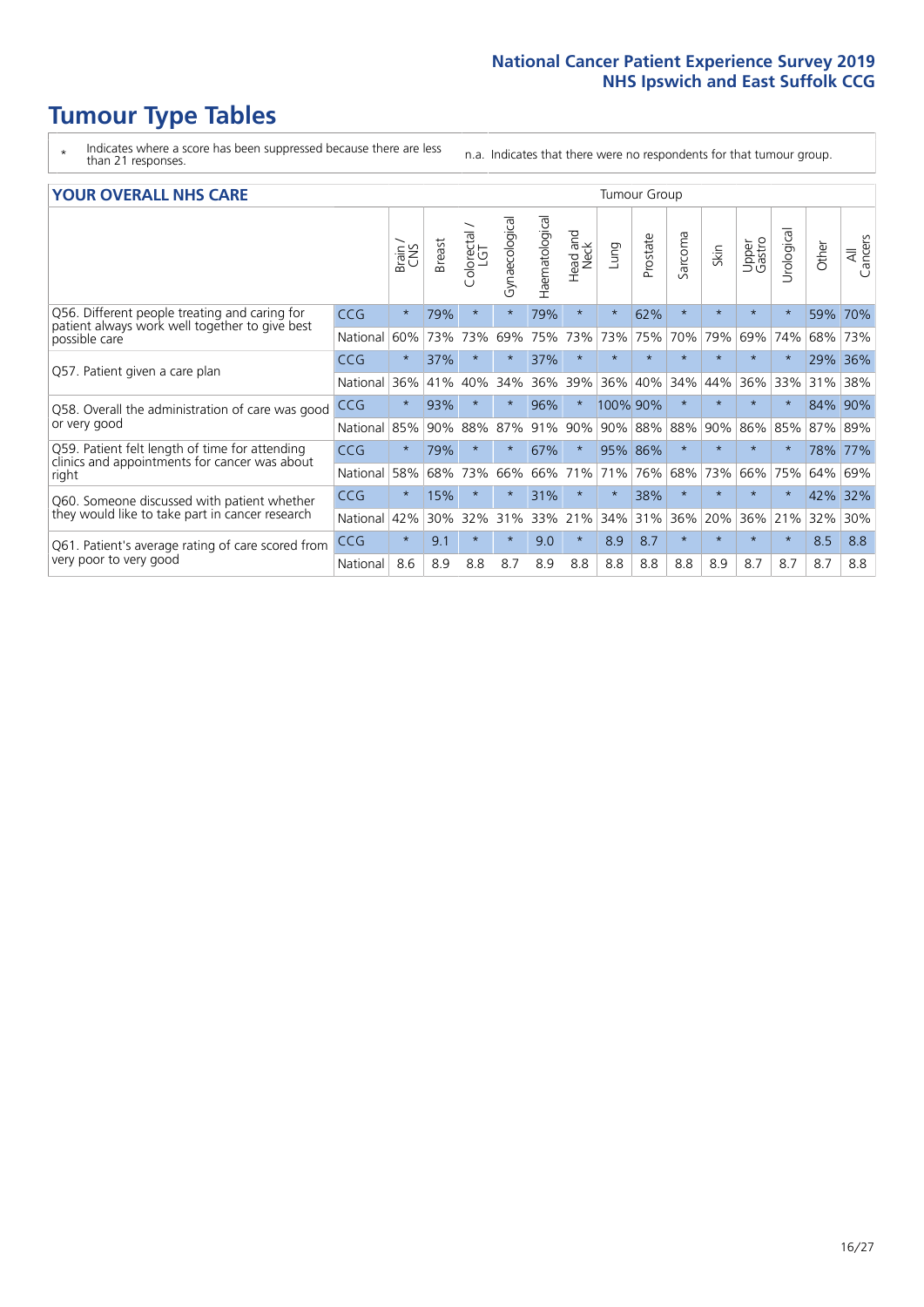### **Year on Year Charts**





### **DIAGNOSTIC TESTS**





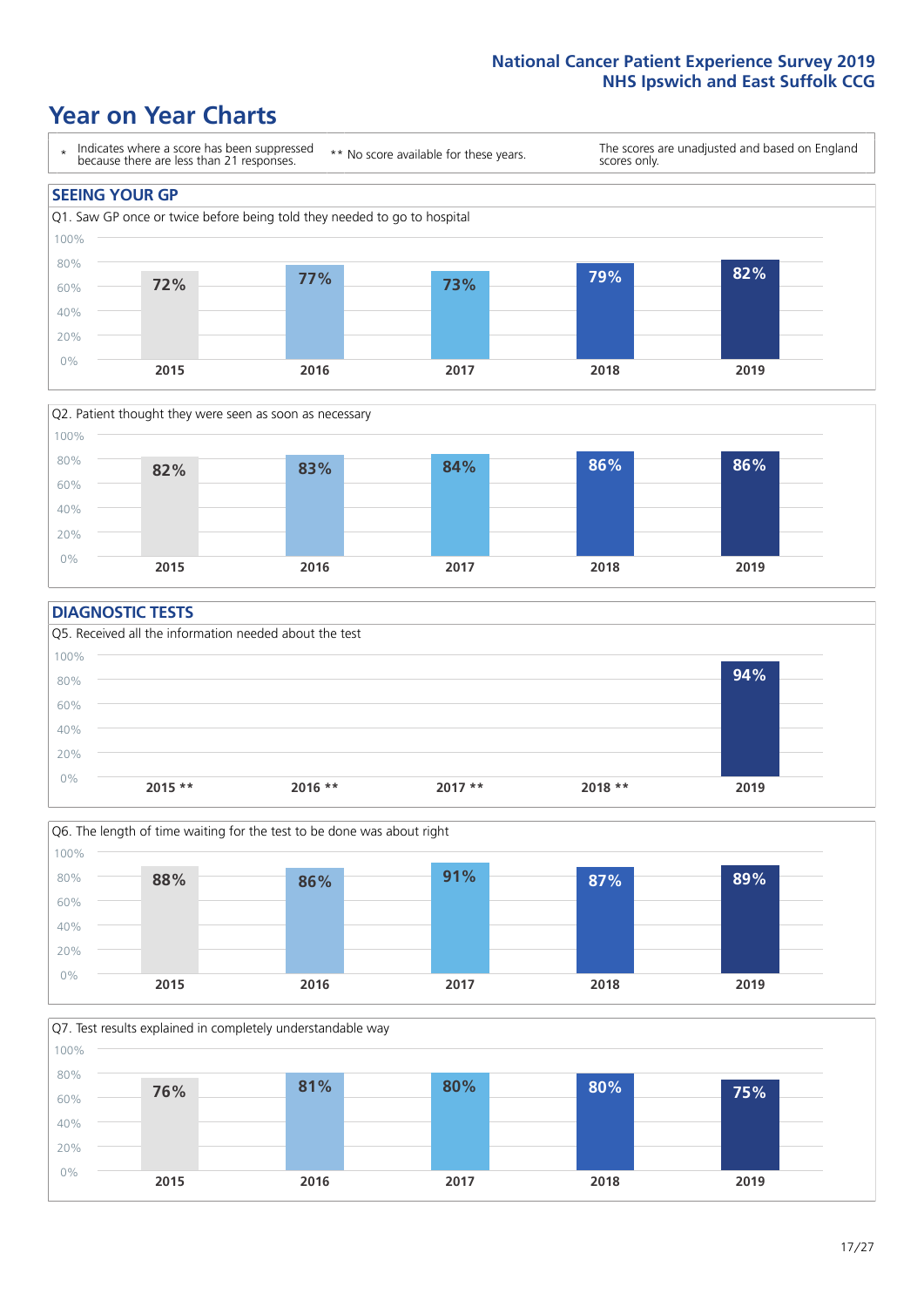







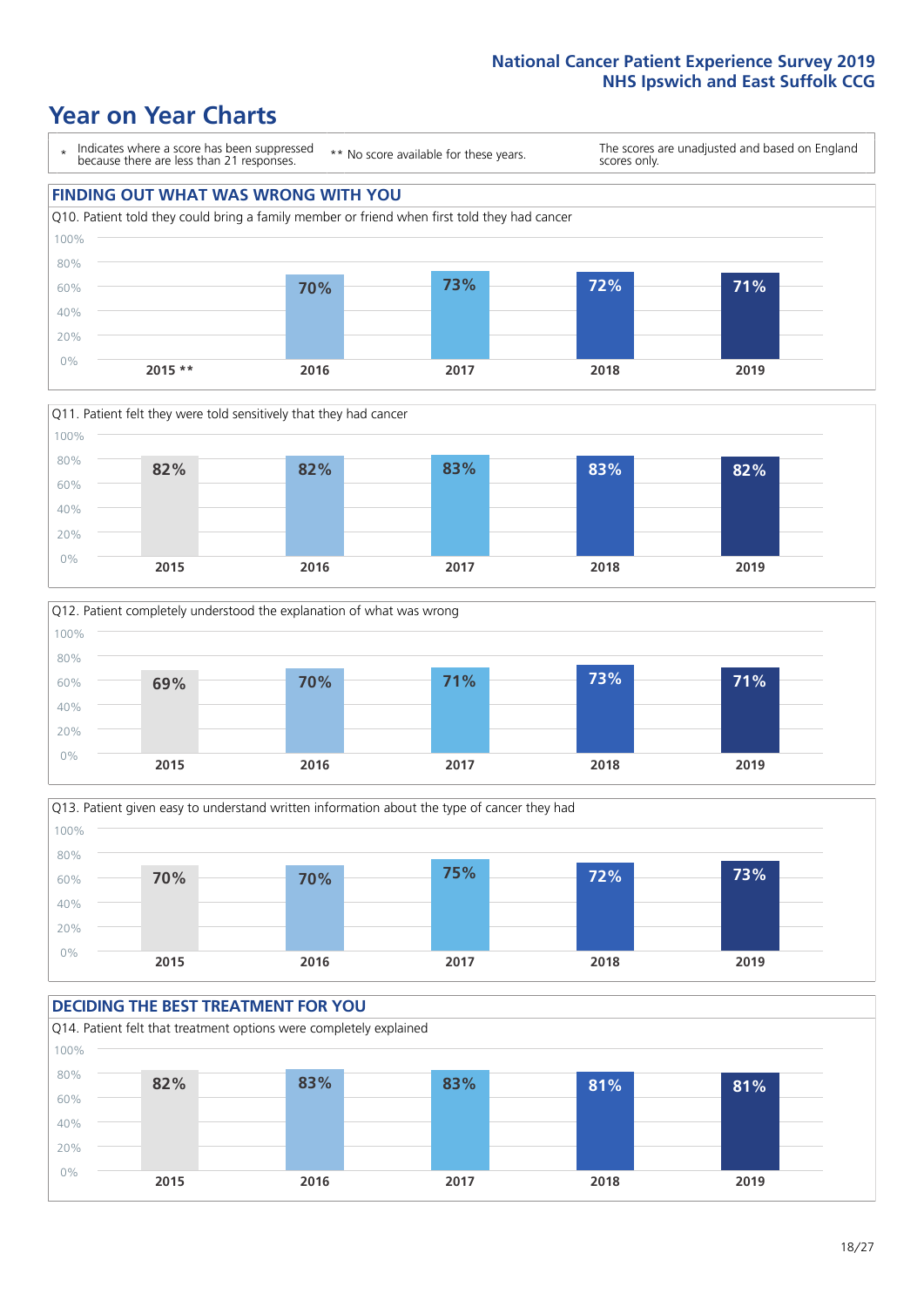





Q18. Patient definitely involved as much as they wanted in decisions about care and treatment  $0%$ 20% 40% 60% 80% 100% **2015 \*\* 2016 \*\* 2017 \*\* 2018 \*\* 2019 83%**

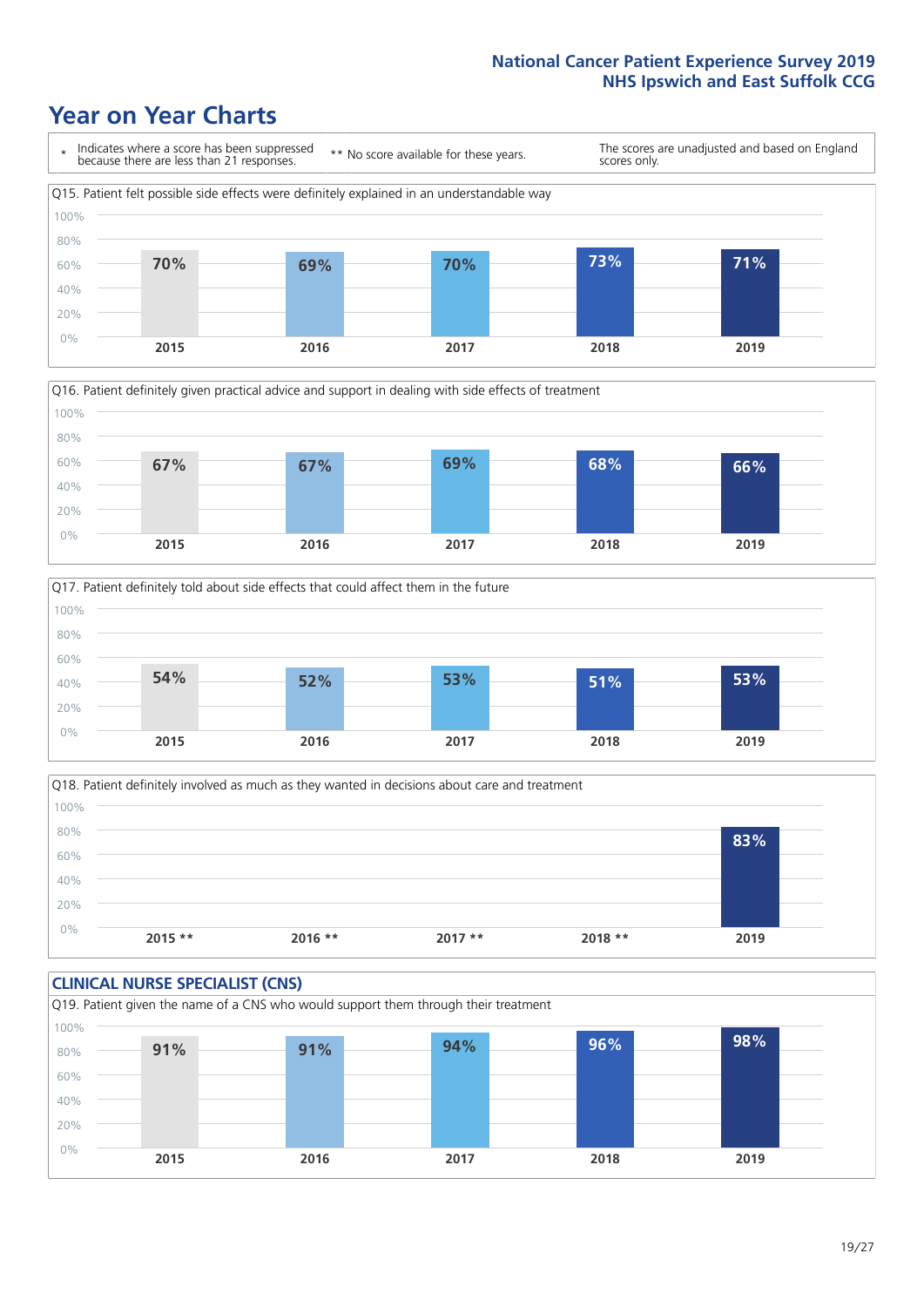







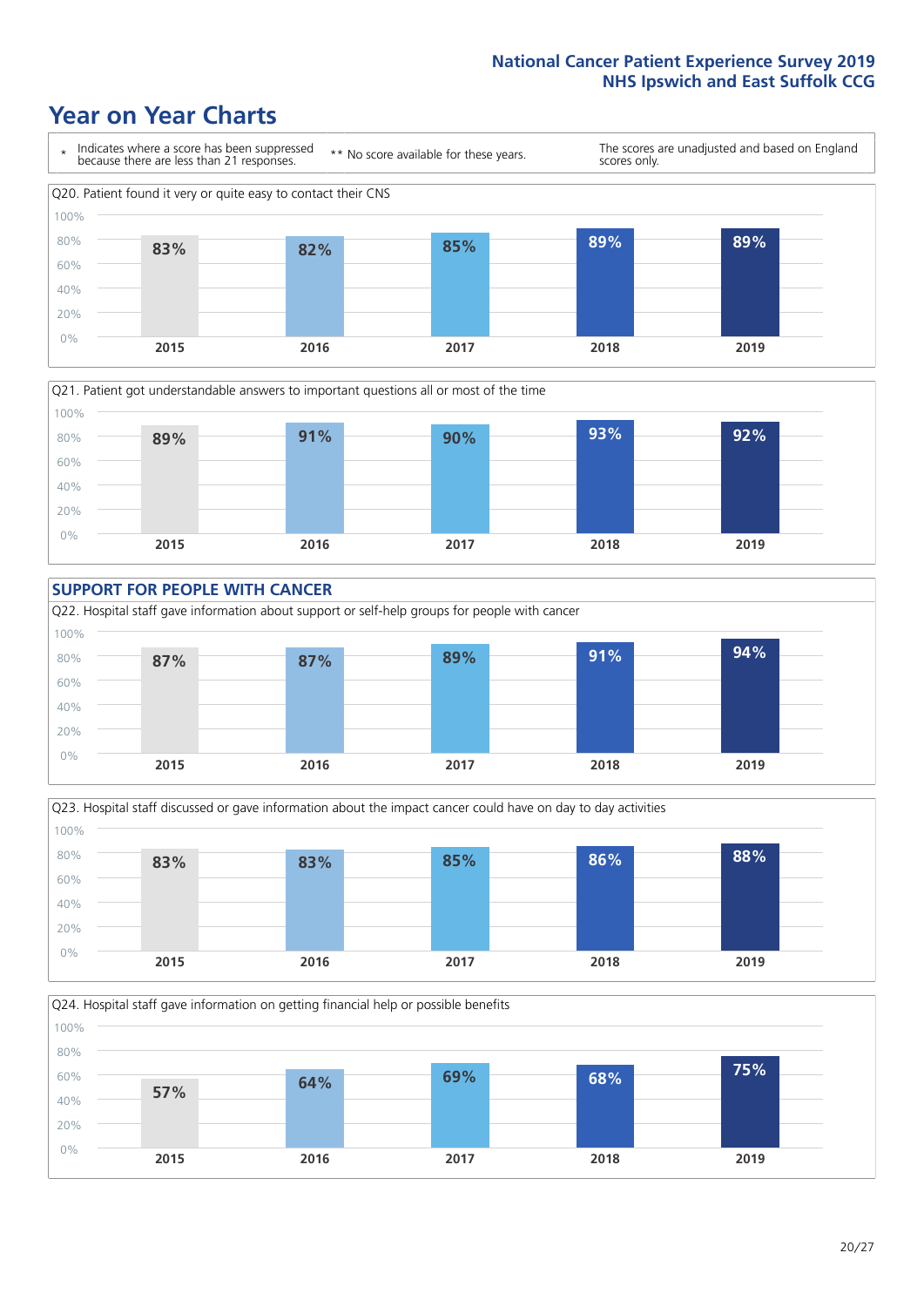### **Year on Year Charts**



#### **OPERATIONS**





### **HOSPITAL CARE AS AN INPATIENT** Q30. Hospital staff didn't talk in front of patient as if patient wasn't there 0% 20% 40% 60% 80% 100% **2015 \*\* 2016 \*\* 2017 \*\* 2018 \*\* 2019 81%**

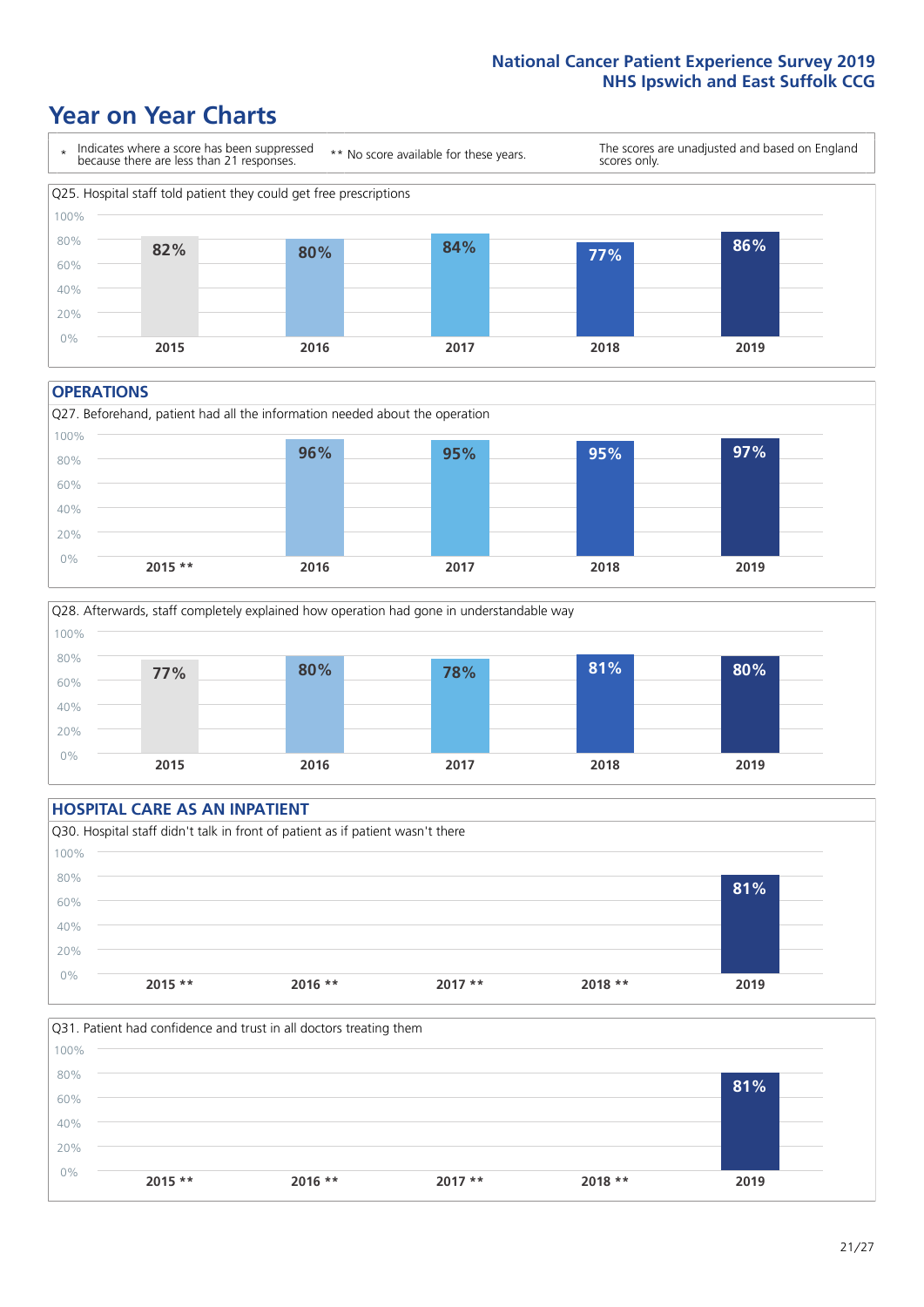







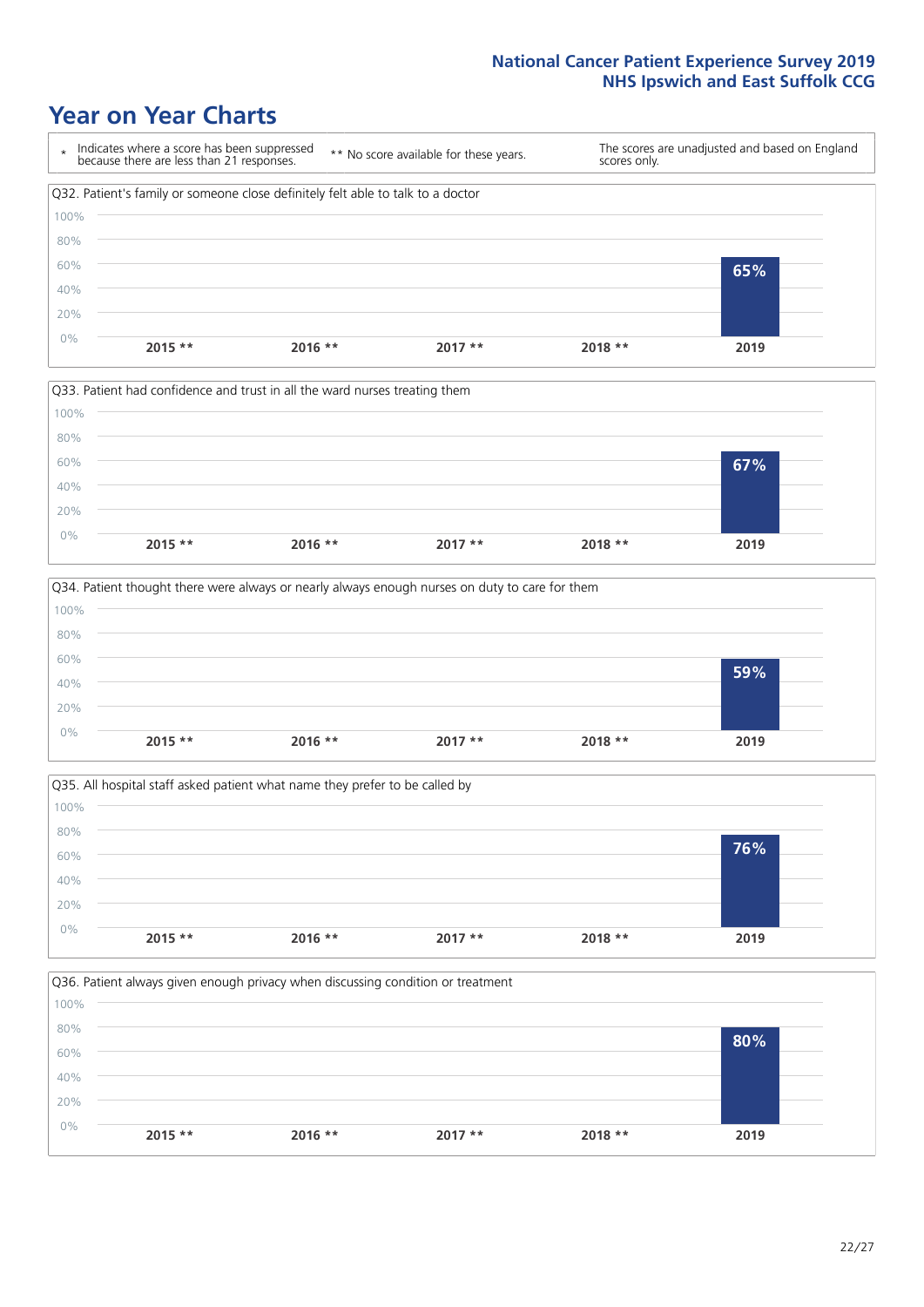







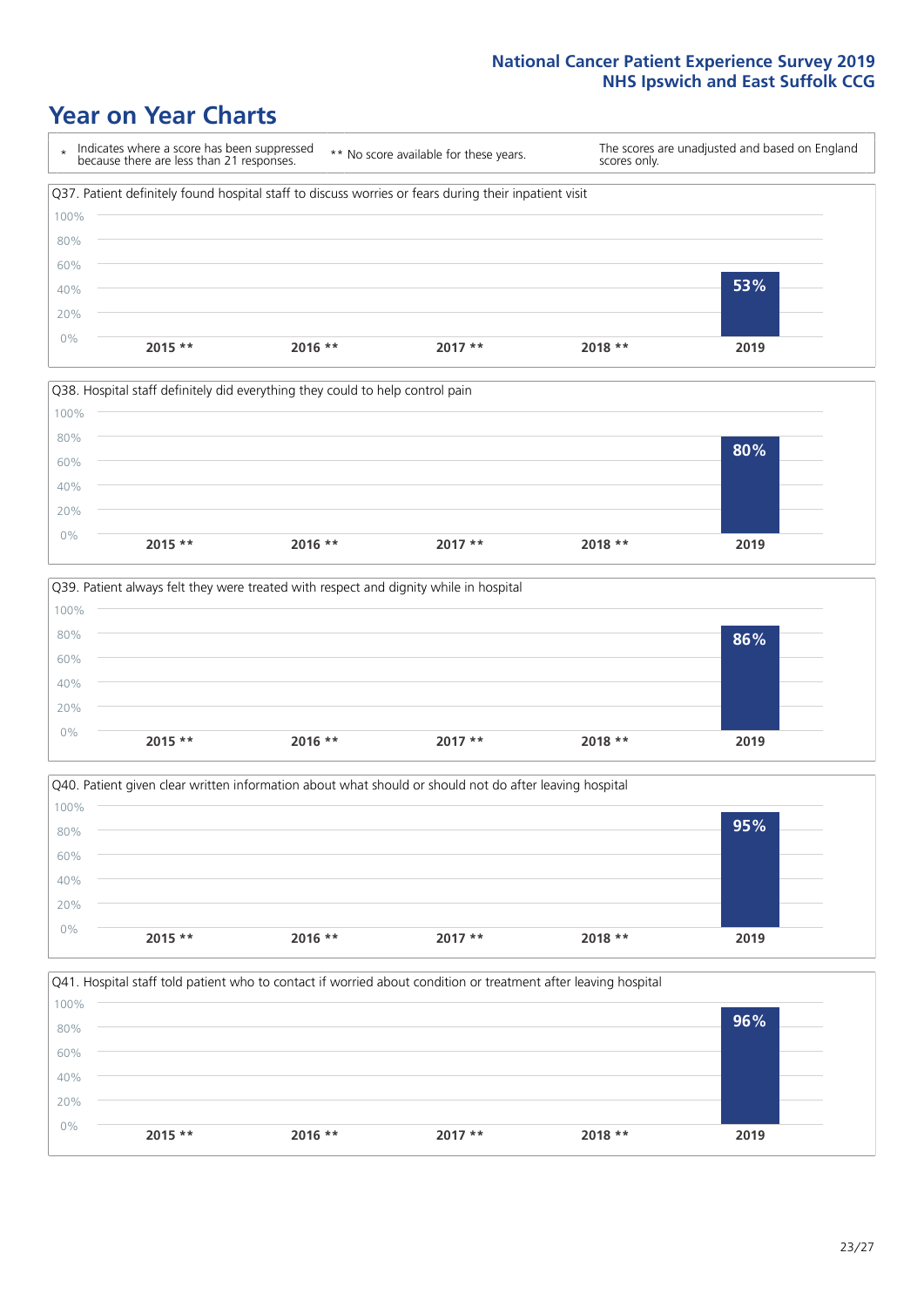### **Year on Year Charts**

\* Indicates where a score has been suppressed because there are less than 21 responses.

\*\* No score available for these years.

The scores are unadjusted and based on England scores only.

#### **HOSPITAL CARE AS A DAY PATIENT / OUTPATIENT**









Q49. Beforehand patient completely had all information needed about chemotherapy treatment 0% 20% 40% 60% 80% 100% **2015 2016 2017 2018 2019 82% 81% 84% 84% 82%**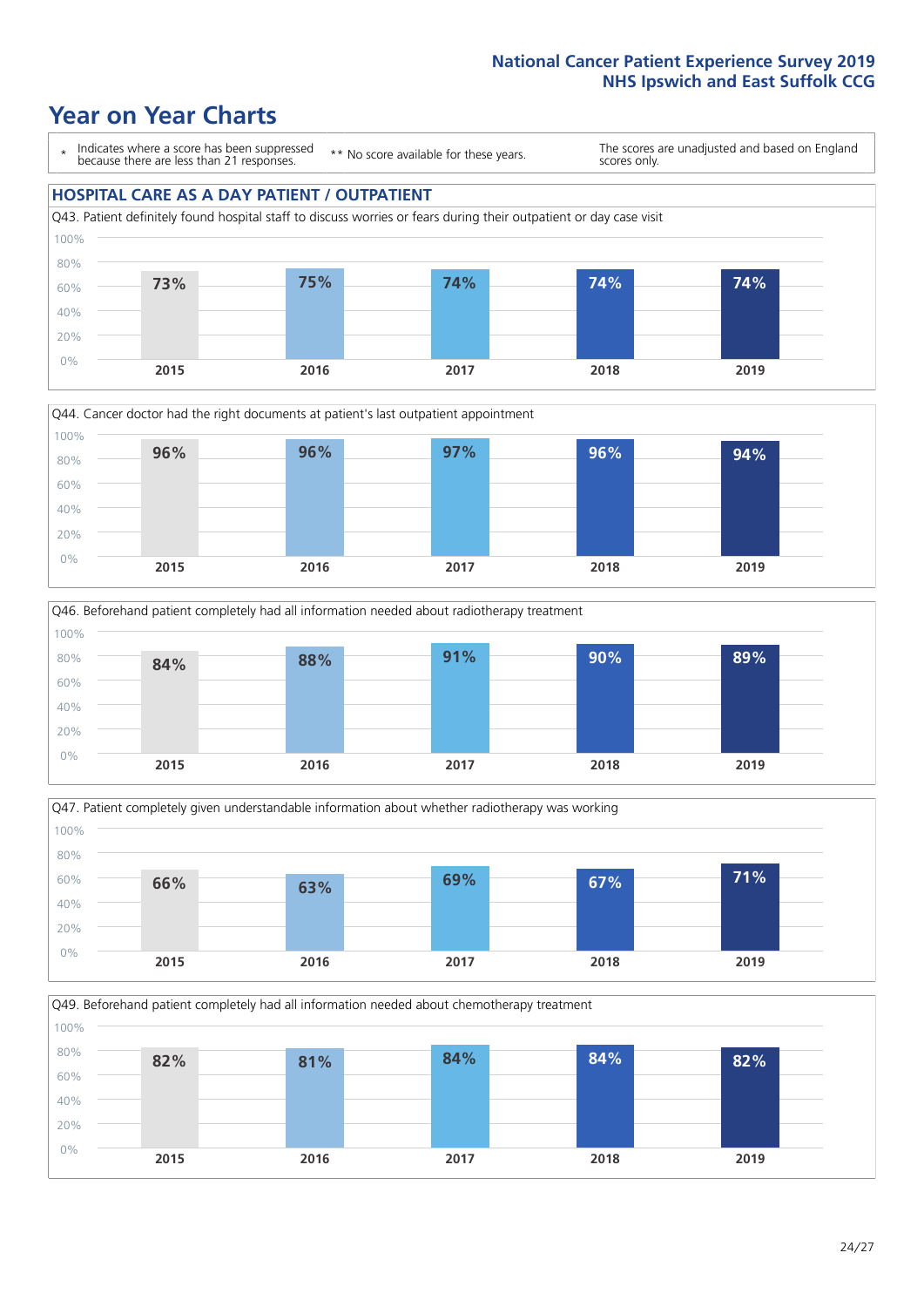### **Year on Year Charts**



#### **HOME CARE AND SUPPORT**







### **CARE FROM YOUR GENERAL PRACTICE** Q54. GP given enough information about patient's condition and treatment 0% 20% 40% 60% 80% 100% **2015 2016 2017 2018 2019 95% 96% 95% 95% 96%**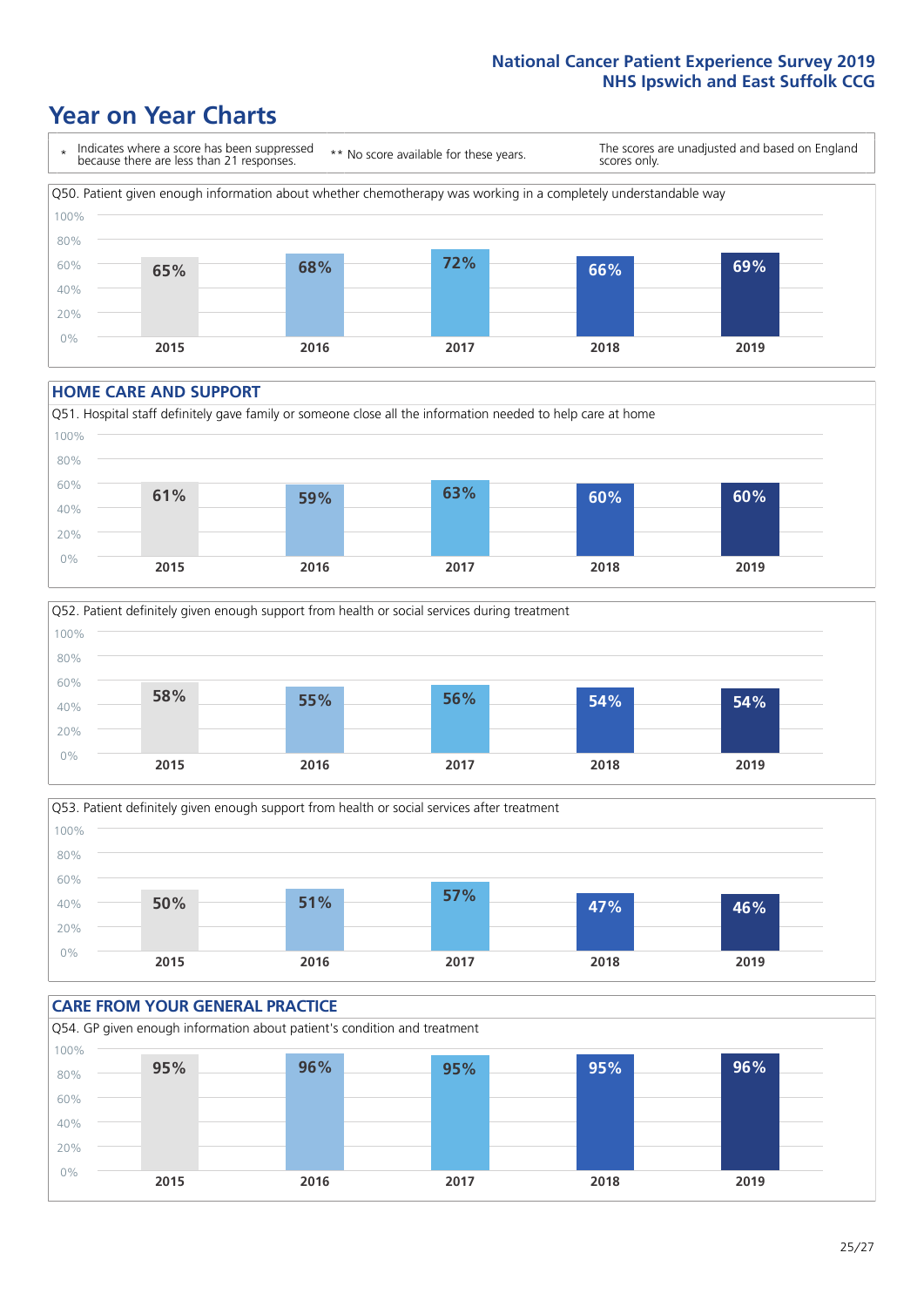### **Year on Year Charts**

\* Indicates where a score has been suppressed because there are less than 21 responses. \*\* No score available for these years. The scores are unadjusted and based on England scores only. Q55. General practice staff definitely did everything they could to support patient during treatment 0% 20% 40% 60% 80% 100% **2015 2016 2017 2018 2019 61% 64% 68% 60% 57%**

#### **YOUR OVERALL NHS CARE**







Q59. Patient felt length of time for attending clinics and appointments for cancer was about right